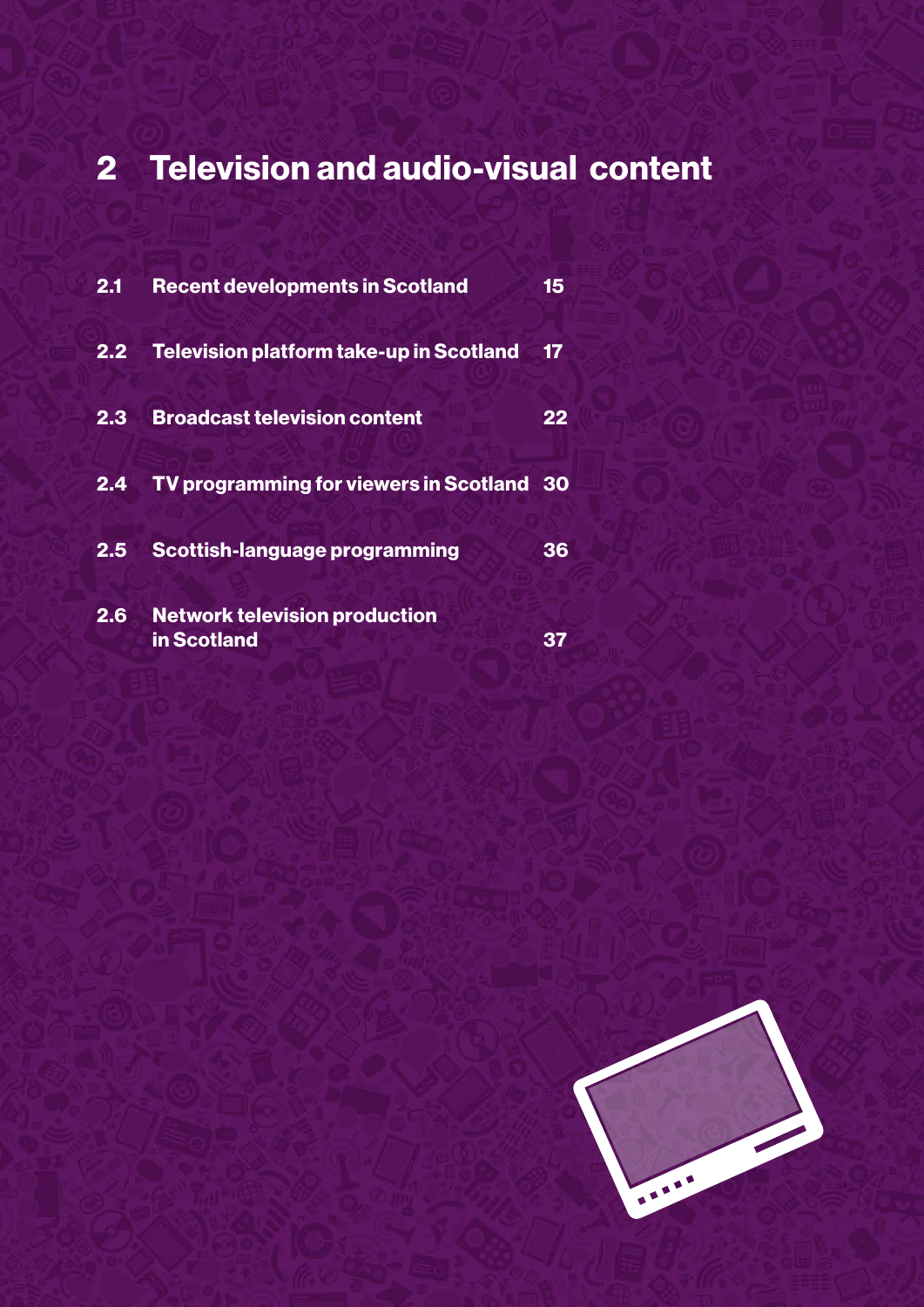## 2.1 Recent developments in Scotland

## **STV**

On 24 April 2017, STV launched its STV2 network, encompassing its local TV services and featuring the integrated Scottish, UK and international news programme,

STV News Tonight. The network comprises the new local services for Aberdeen, Ayr and Dundee and the existing services for Glasgow and Edinburgh.

## **BBC**

In February 2017 the BBC announced that in autumn 2018 it will start broadcasting a new TV channel, BBC Scotland; it will invest £19m a year in this channel and in digital developments.

The channel will be subject to a formal approval process by Ofcom. The BBC also announced that it would commit a further £1.2m annually to BBC Alba. The BBC said it was making investments in Scottish programming across the BBC's

Network TV output, with a particular focus on commissioning drama and factual programmes. Compared to 2015/16, it will be spending around £20m extra, per year, over the three years to March 2019.

## **Production Growth Fund**

In December 2016 the Scottish Government and Creative Scotland announced that they would provide an additional £1.25m to incentivise film and high-end TV production in Scotland.<sup>1</sup> This funding, sourced from the Scottish Government and the National Lottery, and routed through Creative Scotland, takes the total allocated to the Production Growth Fund to £3 million since it was set up in September 2015. The fund provides an incentive for major film and TV producers

to base their work in Scotland, employing Scottish talent, providing skills development, supporting local economies and benefiting the creative and tourism industries.

In June 2017 it was revealed that the fund had generated £17.5m for the economy – returning £10 for every pound spent. At the same time, the Scottish Government announced it was putting in an additional £250,000. Producers based outside Scotland may apply if they can demonstrate their estimated Scottish spend, through committing to employ a significant number of cast and crew based in Scotland, and using Scotland-based production facilities companies. Producers based in Scotland may apply if they can demonstrate that by accessing the Production Growth Fund they can carry out the majority of the shoot and/or post-production of their project in Scotland.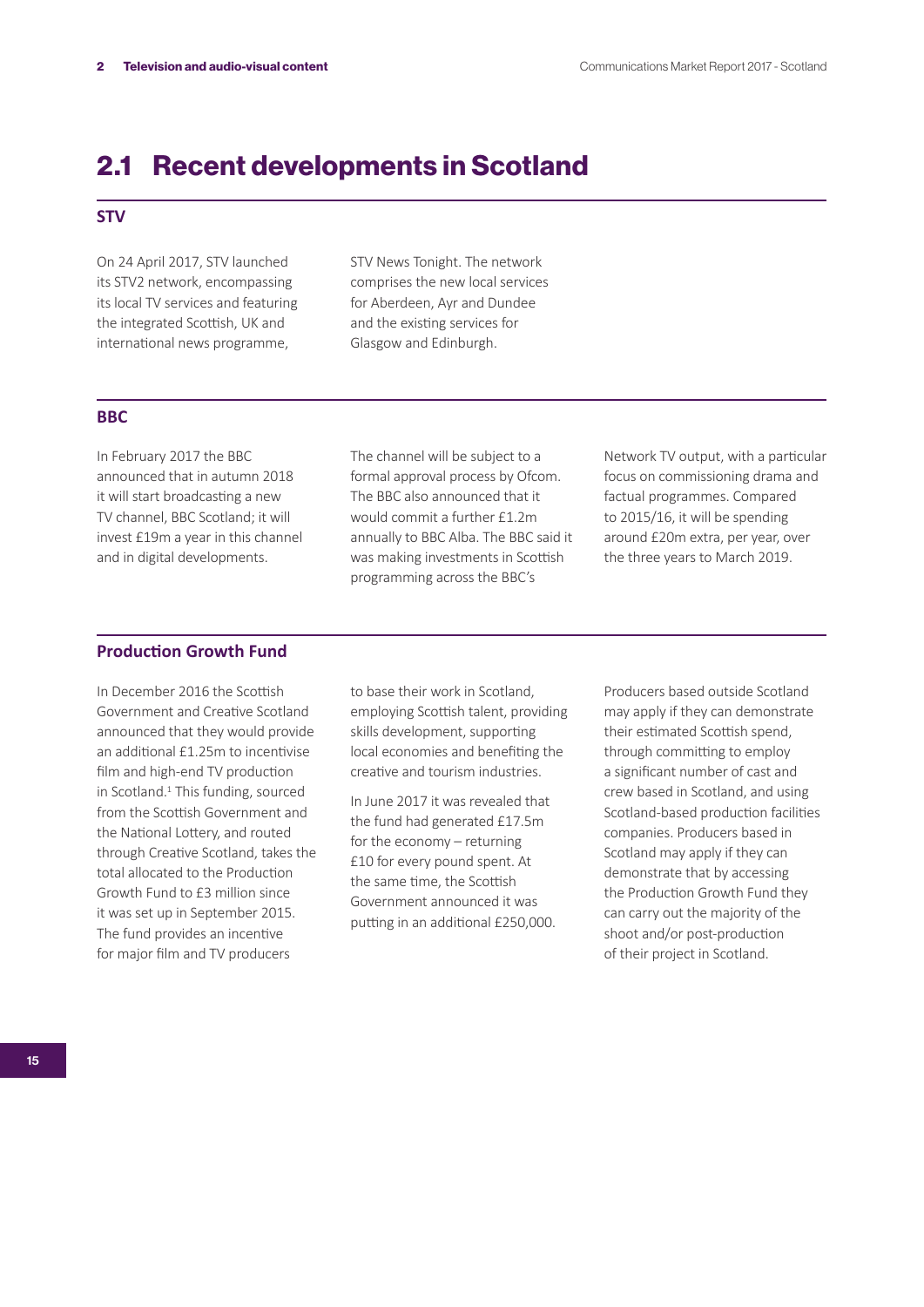## **Proposal for screen unit**

A report published in January 2017 by the Scottish Screen Leadership Group supported a proposal for the creation of an enhanced screen unit within Creative Scotland.2

The report said the unit should have an expanded remit across the sector; to include all broadcast content including drama, factual/entertainment programmes and Gaelic content. It would help film and TV production companies to explore and generate digital and interactive content (including gaming, web and mobile) to complement conventional screen content production.

## **Channel 4 commissioning in the nations**

Channel 4 has an obligation to commission 3% of its output, measured by value and volume, from producers in the UK outside of England. This figure will rise to 9% in 2020.

In 2016 Channel 4 spent 8.5% of its commissioning budget in the devolved nations. The breakdown by nation was Scotland (5.2%), Wales (2.8%) and Northern Ireland (0.5%).

By volume of programming, Channel 4 commissioning in the devolved nations amounted to 9.2% of the total number of hours broadcast in 2016. The breakdown by nation was Scotland (6.3%), Wales (2.4%) and Northern Ireland (0.5%).

```
1 http://www.creativescotland.com/what-we-do/latest-news/archive/2016/12/funding-to-boost-film-and-tv-production
```
2 http://www.parliament.scot/S5\_European/General%20Documents/CTEER\_2017.02.13\_SSLG\_Final\_Report\_January2017.pdf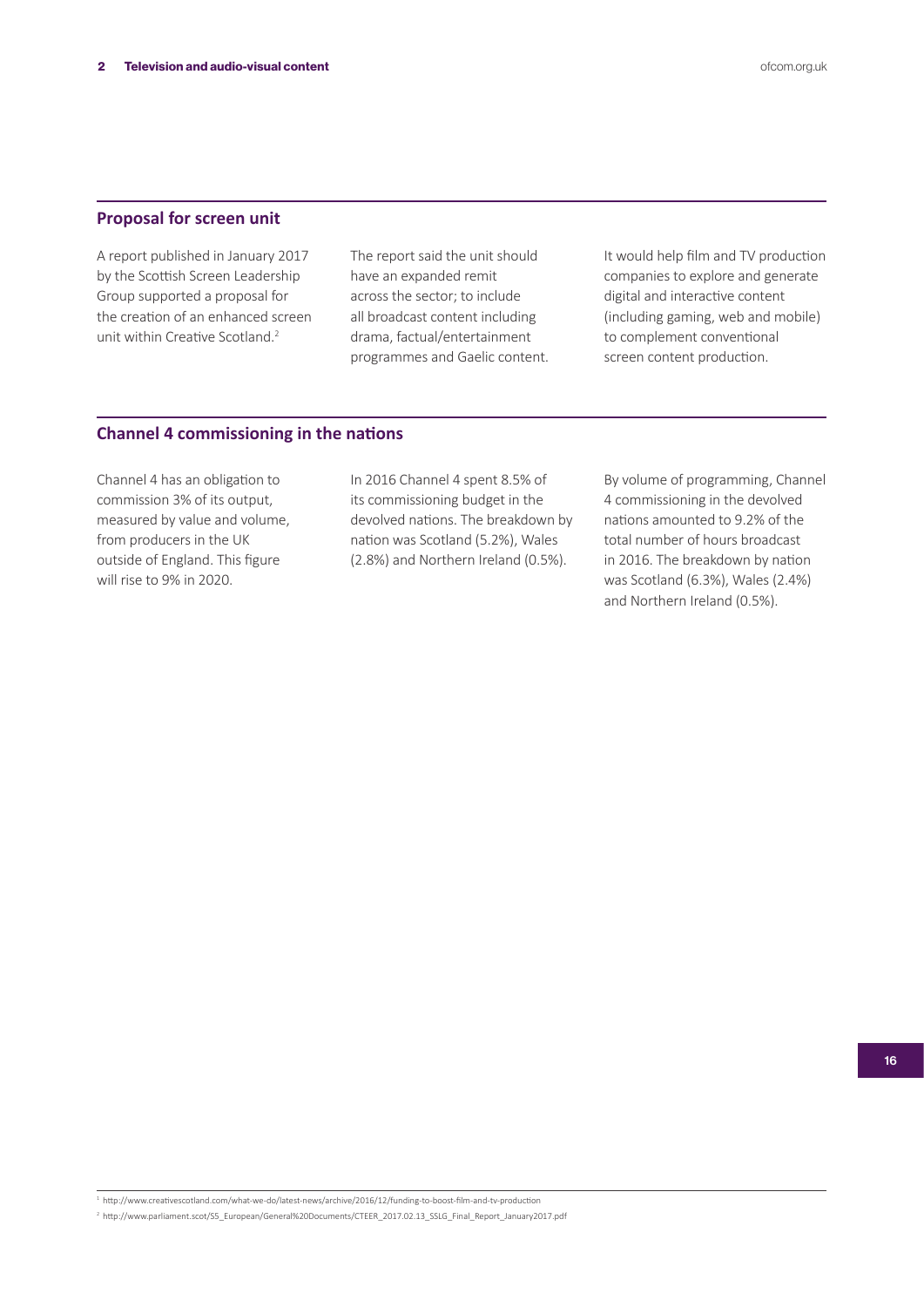In 2017, Freeview and satellite television were the most widely-used television services in Scotland.

## 2.2 Television platform take-up in Scotland

## **Freeview and satellite television are the most widely-used main TV platforms in Scotland**

Cable services were the next most popular, while one in ten adults nominated hybrid DTT and IPTV (including BT, EE, NowTV and TalkTalk).<sup>1</sup> Compared to the UK overall, adults in Scotland were more likely to say that Freeview (37% vs. 30% for the UK) was their main television service, while all other services were in line with the UK average.

Cable services were less likely than in 2016 to be named as the main TV service in Scotland, returning to their 2015 levels.

Satellite television had higher penetration in rural areas of Scotland (42% in rural areas vs. 31% in urban areas), and take-up of cable services was higher in urban areas (19% in urban areas vs. 2% in rural areas), probably due to its lower availability in rural locations.



#### **Figure 2.1: Main television set: share, by platform**

**Source:** Ofcom Technology Tracker, Half 1 2017

**Base:** All adults aged 16+ (n = 3743 UK, 510 Scotland, 2245 England, 495 Wales, 493 Northern Ireland, 258 Scotland urban, 252 Scotland rural, 500 Scotland 2012, 501 Scotland 2013, 501 Scotland 2014, 492 Scotland 2015, 502 Scotland 2016, 510 Scotland 2017) **Significance testing:** Arrows indicate any significant differences at the 95% confidence level between Scotland and UK in 2017, between Scotland urban and rural in 2017 and at the 99% confidence level between Scotland 2016 and 2017 **QH1B:** Which of these do you consider is your main type of television? **Note:** Remaining percentages are Don't know responses

<sup>&</sup>lt;sup>1</sup> These are hybrid services that provide the bulk of their channels via the Digital Terrestrial Television platform and offer additional channels and functionality through a broadband connection (such as access to online video services and programme recordings). Now TV offers this through its TV Smart Box and also provides access to channels and content libraries directly through its website and App.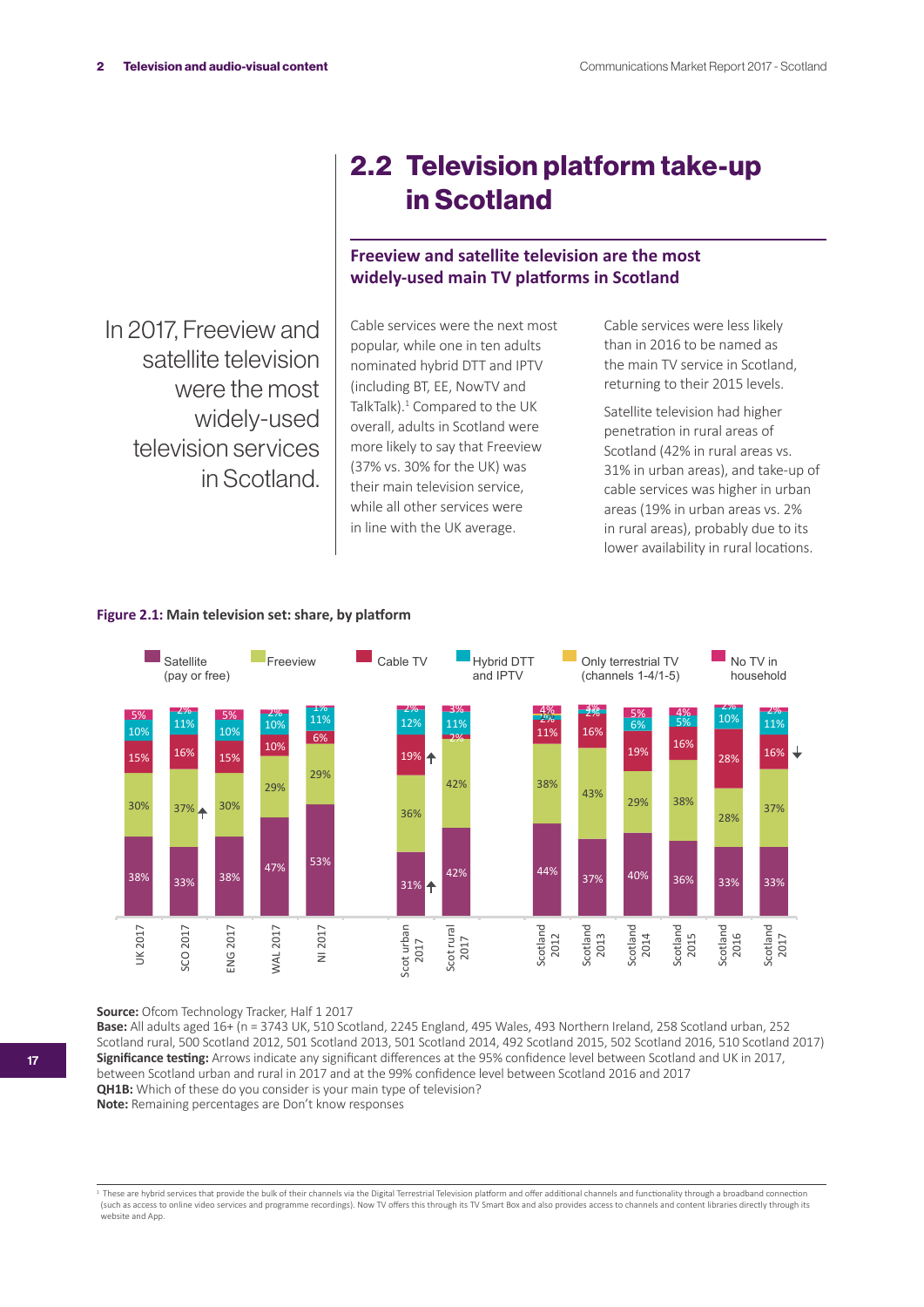## **Six in ten TV households in Scotland have Pay TV, lower than in 2016 and in line with the UK overall**

In 2017, 61% of households in Scotland (with a television set) had Pay TV;<sup>1</sup> this incidence is lower than in 2016 (from 71% in 2016), and at a comparable level to 2015.

Households in Scotland are as likely as the UK overall in 2017 to have Pay TV.

Take-up of Pay TV is significantly higher in urban (63%) than in rural (51%) areas of Scotland.

### **Figure 2.2: Proportion of homes with free and pay television**



**Source:** Ofcom Technology Tracker, Half 1 2017

**Base:** All adults aged 16+ with a TV in household (n = 3564 UK, 496 Scotland, 2109 England, 476 Wales, 483 Northern Ireland, 251 Scotland urban, 245 Scotland rural, 489 Scotland 2012, 487 Scotland 2013, 481 Scotland 2014, 472 Scotland 2015, 491 Scotland 2016, 496 Scotland 2017)

**QH1A:** Which, if any, of these types of television does your household use at the moment?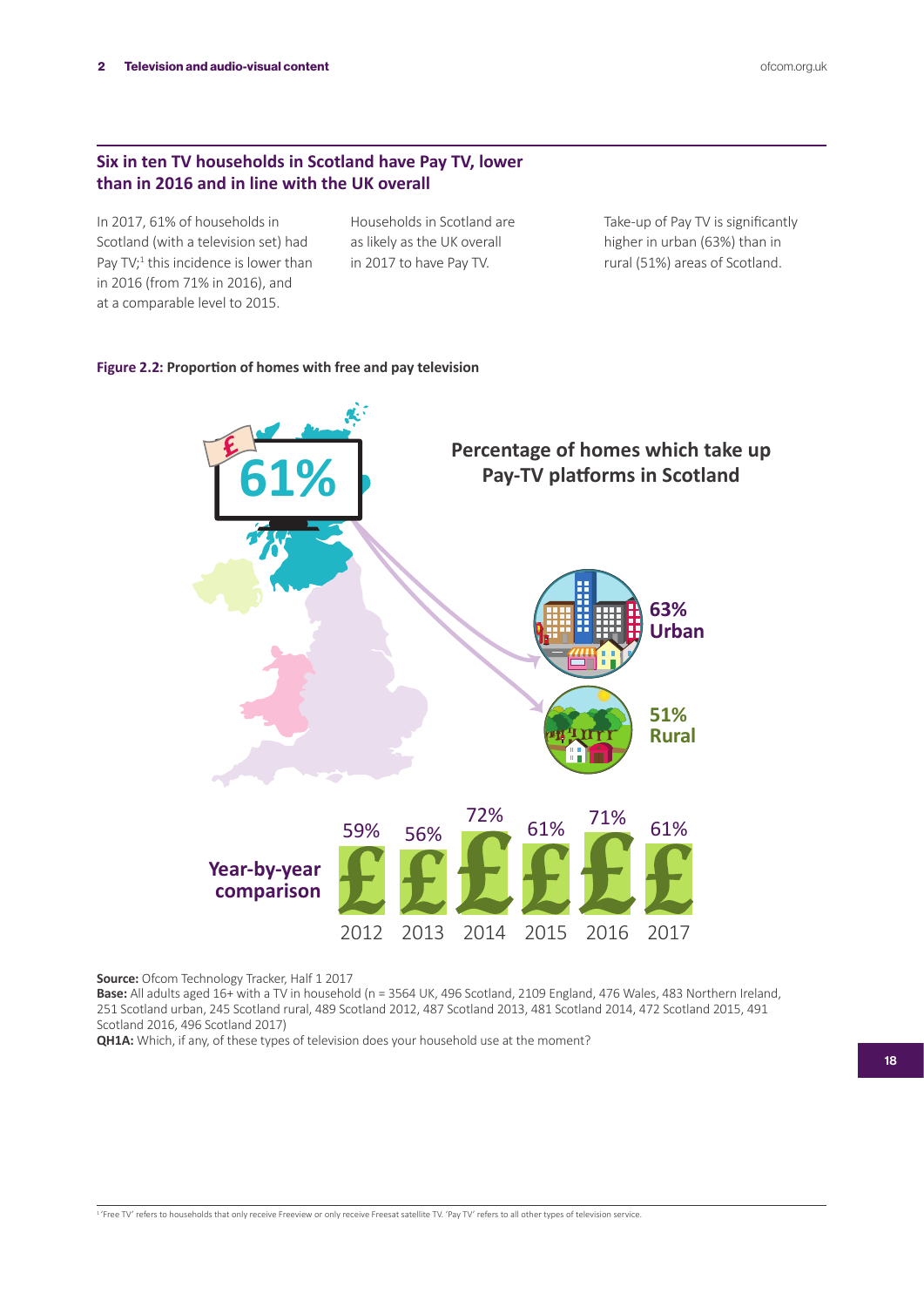## **Seven in ten households in Scotland have access to an HDTV set, lower than the UK average**

Among households in Scotland with a TV, 70% claimed to have an HDTV or HD-ready television set – unchanged since 2016. Just over half (57%) of the TV-owning households in Scotland say they receive HDTV services, with a further 10% claiming to have an HD-ready TV, but not

receive HD services. Compared to the UK average, TV households in Scotland are less likely to say they receive HDTV services, which lowers the overall incidence of access to an HDTV set. As HDTV channels are now available through all television platforms, including

Freeview, it may be that many households are receiving HDTV services but are not aware of it.

In Scotland, TV households in rural locations are more likely than those in urban locations to receive HD services (72% vs. 53% urban).



#### **Figure 2.3: Awareness of receiving HD television**

**Source:** Ofcom Technology Tracker, Half 1 2017

**Base:** All adults aged 16+ with a TV in household (n = 3564 UK,, 496 Scotland, 2109 England, 476 Wales, 483 Northern Ireland, 251 Scotland urban, 245 Scotland rural)

**Significance testing:** Arrows indicate any significant differences at the 95% confidence level between Scotland and UK in 2017 and between Scotland urban and rural in 2017

**QH53:** Is the main TV in your household an HDTV set or HD ready?/ QH54: Although you have an HDTV-ready set, to actually watch TV channels and programmes that are broadcast in high definition, you need an HD set-top box or a TV with built-in HDTV receiver. For the main TV set, does your household have an HDTV service?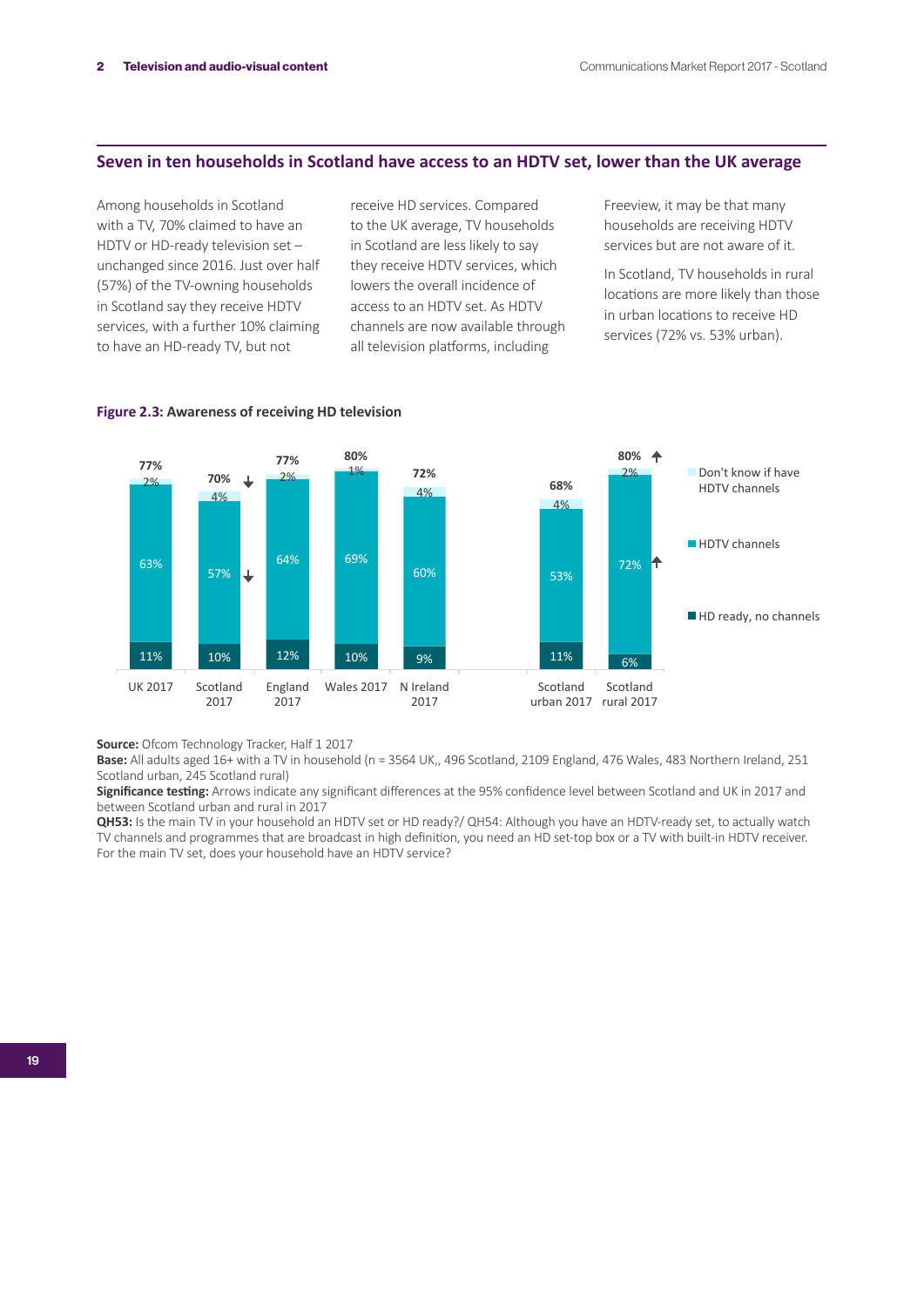### **Around one-third of TV households in Scotland have a smart TV, lower than the UK average**

Among TV households in Scotland, 32% claimed to have a smart TV (i.e a television set that can connect directly to the internet, for example to watch on-demand services such as those available through

the BBC iPayer); lower than the UK average, but an increase on the 2016 measure for Scotland. The increase in smart-TV ownership since 2016 is evident in rural Scotland (up by 14 percentage points, to 39% in 2017) and ownership is also higher in rural than in urban areas of Scotland (30%).



#### **Figure 2.4: Smart TV take-up**

**Source:** Ofcom Technology Tracker, Half 1 2017

Base: All adults aged 16+ with a TV in the household (n = 3564 UK, 496 Scotland, 2109 England, 476 Wales, 483 Northern Ireland, 251 Scotland urban, 245 Scotland rural)

**Significance testing:** Arrows indicate any significant differences at the 95% confidence level between Scotland and UK in 2017 and between Scotland urban and rural in 2017. Circles around the +/- figures above the chart indicate any significant difference at the 99% confidence level between 2016 and 2017 for Scotland, urban and rural.

**QH62:** Are any of your TV sets 'smart TVs'? These are new types of TV that are connected to the internet and can stream video directly onto your television screen, without the need for a computer, set-top box or games console.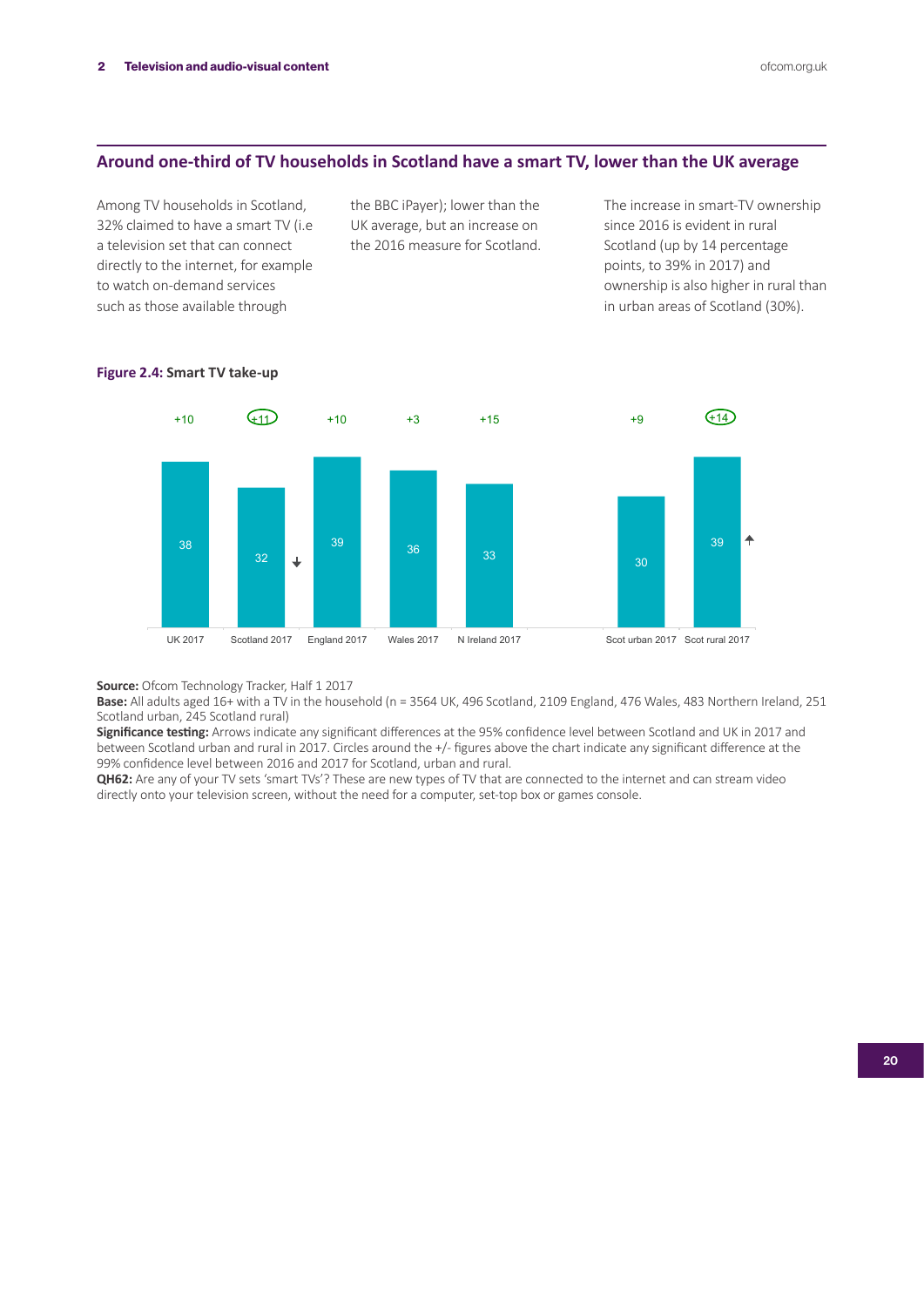## **Half of adults in Scotland watch programmes or films on demand, mostly through catch-up services**

Half of adults in Scotland (52%) $1$ watch online TV programmes or films on any type of device, and four in ten (40%)<sup>2</sup> had done so in the past week. Watching online through live or catch-up broadcast services (e.g. BBC iPlayer) is the most used method of on-demand viewing in Scotland; around four

in ten adults use catch-up services and more than a quarter had used these services in the past week.

The next most-used on-demand service is watching through subscription services such as Netflix or Amazon Prime Video, or payper-view services such as iTunes or Google Play, used by 21% overall

and in the past week by almost all of these (17% of all households).

14% of adults in Scotland have watched live TV online. Fewer (6%) have used other free professional TV programmes or video channels online, such as Jamie Oliver's Food Tube.

#### **Figure 2.5: Watching TV programmes and films on the internet, on any device**



**Source:** Ofcom Technology Tracker, Half 1 2017

**Base:** All adults aged 16+ in Scotland (n = 510)

**QH72:** Do you use any of the following types of services to view online TV programmes or films via any type of device (including a mobile phone, tablet or TV set)?/ QH73: And which of these types of services, if any, have you used in the past week?/ QR1A/H: Does your household have Sky+/ Sky Q?/ QR1B: Does your household have Virgin TiVo or V+?/ QR1C/D/E: Does your Freesat/ Freeview box of Freeview TV/ broadband TV service allow you to record and store TV programmes, and also pause and rewind live TV programmes?

<sup>2</sup> This measure is the inverse of the 60% shown in Figure 2.5 for None of these 'Used in the last week'

<sup>1</sup> This measure is the inverse of the 48% shown in Figure 2.5 for None of these 'Ever used'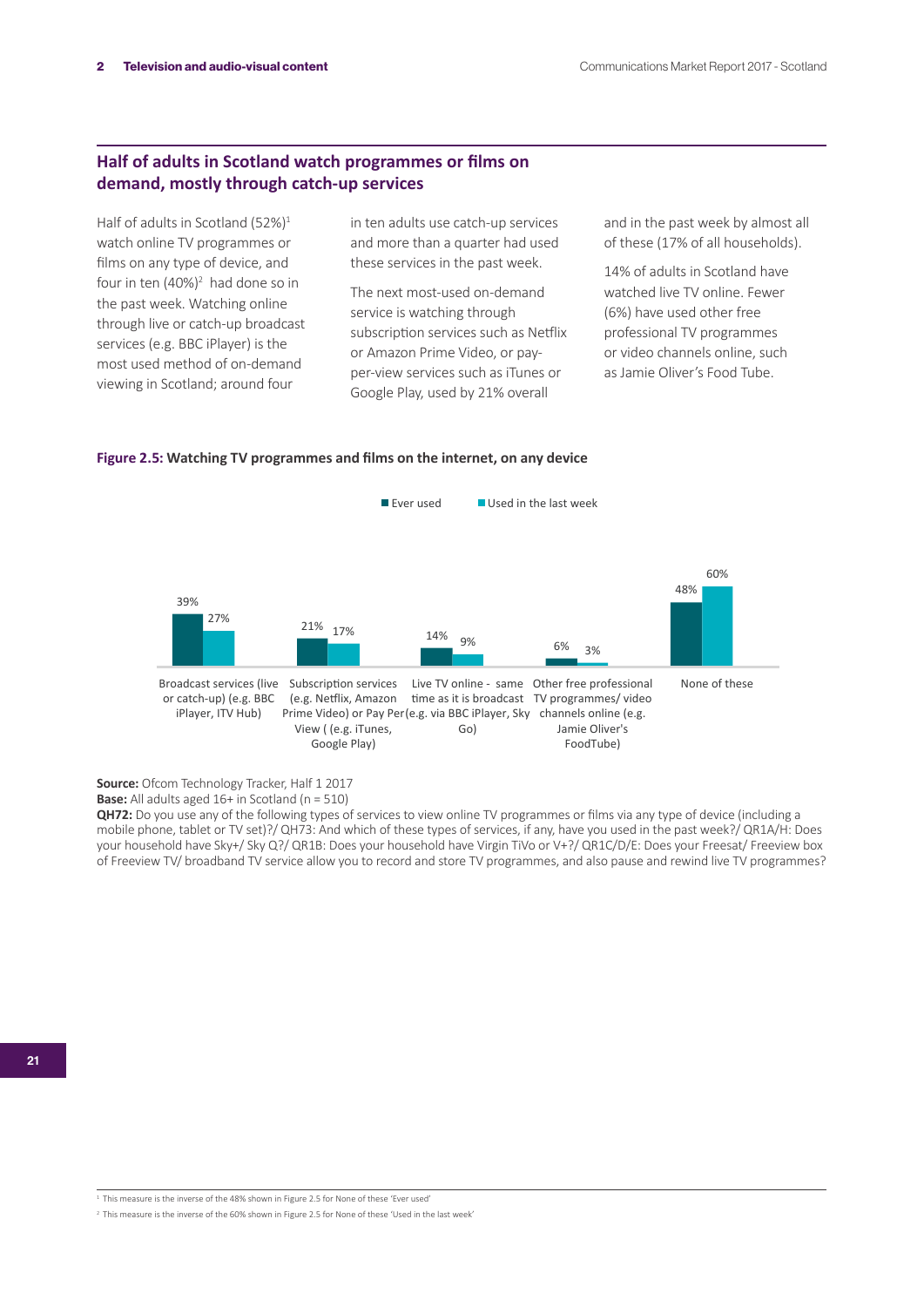## 2.3 Broadcast television content

### **Definitions**

## **Broadcast TV viewing**

BARB analysis is based on viewing of scheduled TV programmes such as those listed in TV listings magazines or on electronic programme guides (EPGs) on TV sets in homes.

This broadcast TV viewing includes programmes watched on the TV set at the time of broadcast, recordings of these programmes such as through a DVR, or viewing of these programmes through catch-up player services, up to seven days after they were televised.

The STV licence area is referred to throughout as 'Scotland'. Where the ITV Border region is shown in charts, it includes the two subregions of ITV Border Scotland and ITV Border England, unless specified in relevant footnotes.

| <b>Channel group definitions</b> |                               |                              |                            |                            |  |  |  |  |  |
|----------------------------------|-------------------------------|------------------------------|----------------------------|----------------------------|--|--|--|--|--|
|                                  | <b>PSB portfolio channels</b> |                              |                            |                            |  |  |  |  |  |
| <b>Main five PSB channels</b>    | <b>BBC Portfolio</b>          | <b>ITV</b> portfolio         | <b>Channel 4 portfolio</b> | <b>Channel 5 portfolio</b> |  |  |  |  |  |
| <b>BBC</b> One                   | <b>BBC</b> Four               | ITV/STV/UTV/<br>ITV Wales +1 | Channel 4+1                | Channel 5+1                |  |  |  |  |  |
| <b>BBC Two</b>                   | <b>BBC News</b>               | ITV <sub>2</sub>             | E4                         | 5STAR                      |  |  |  |  |  |
| ITV/STV/UTV/ITV Wales            | <b>BBC Parliament</b>         | ITV <sub>3</sub>             | Film4                      | 5USA                       |  |  |  |  |  |
| Channel 4                        | <b>CBBC</b>                   | ITV4                         | More4                      | My5                        |  |  |  |  |  |
| Channel 5                        | CBeebies                      | <b>ITVBe</b>                 | 4Music                     | Spike                      |  |  |  |  |  |
|                                  | BBC red button<br>channels    | <b>ITV</b> Encore            | 4seven                     |                            |  |  |  |  |  |
|                                  |                               | <b>CITV</b>                  |                            |                            |  |  |  |  |  |

Channels include HD variants where applicable. PSB portfolio channels include +1 variants. BBC Alba does not subscribe to the BARB audience measurement.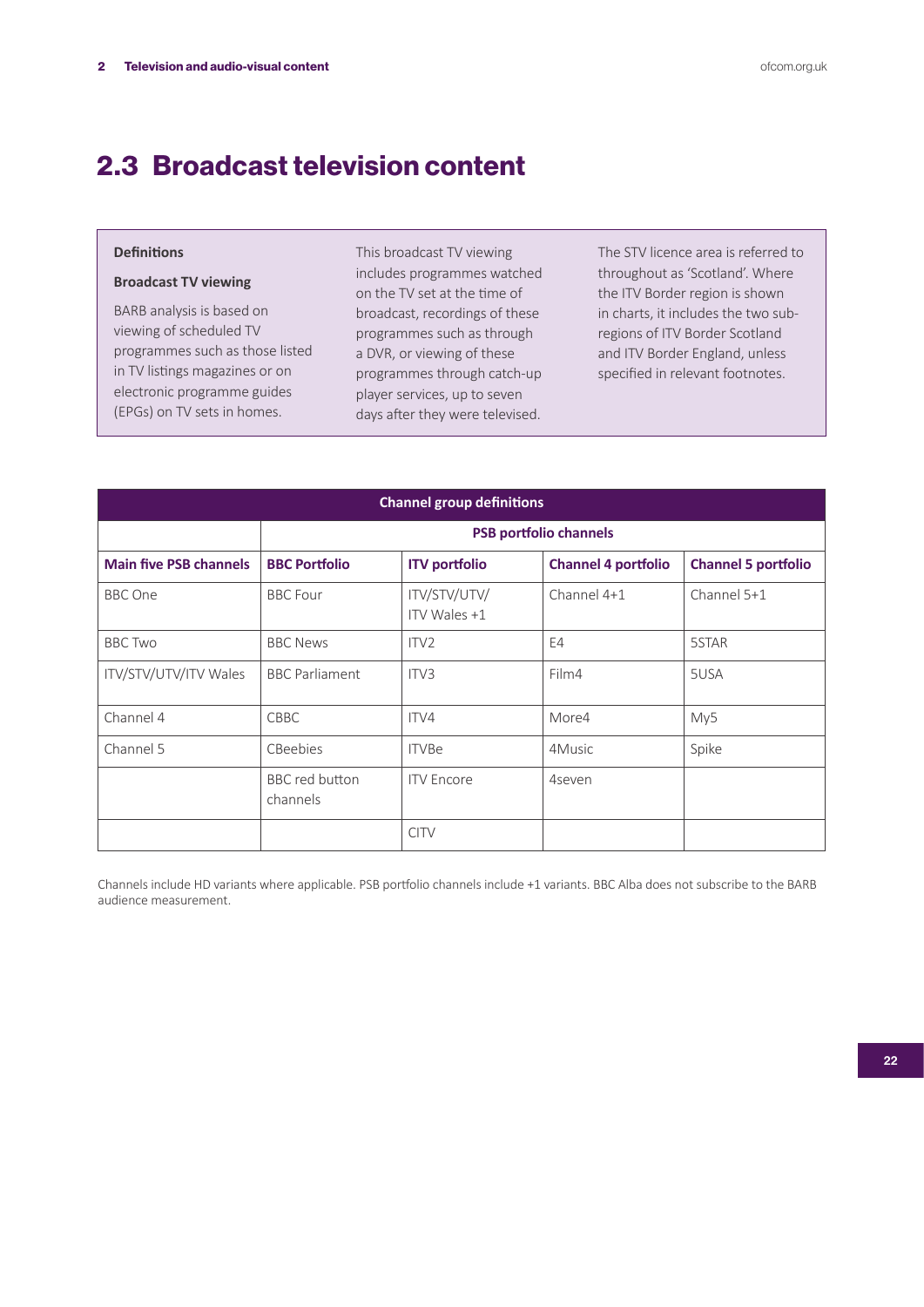## **On average, people in Scotland spend almost four hours per day watching TV**

In 2016, people in Scotland spent an average of 3 hours 56 minutes per day watching television,<sup>1</sup> slightly less than people in Wales but more than in Northern Ireland, England and the UK average.

Between 2011 and 2016, daily viewing time has fallen by 31 minutes a day in Scotland, a 12% decline. This is in line with the UK average decline, but slightly higher than the decreases in viewing in Wales and the English regions (-10% respectively). The biggest drop in viewing has been in Northern Ireland (-14%). Following stability between 2014 and 2015 in Scotland, viewing fell in 2016, but to a lesser extent than in Wales and Northern Ireland.



**Figure 2.6: Average minutes of television viewing per day, by nation: 2011-2016**

**Source:** BARB, individuals (4+), total TV.

\*Note: Figures reflect the average across the English regions.

<sup>&</sup>lt;sup>1</sup> Individuals in the Scottish areas of the ITV Border region watched 4 hours 16 minutes of TV each on an average day in 2016. In 2011 they watched 4 hours 45 minutes a day, 10% more than in 2016. Note: the Scottish and English sub-regions of the ITV Border area are not standard BARB regions, so we created a customised audience segment to undertake this analysis. The audience<br>was created by selecting the BBC S than by geographical segments and the segmentation data, which is also based on a fairly low sample size of 104 in 2016 and 118 in 2011, should therefore be treated with caution. Only 'average<br>daily minutes' is robust enou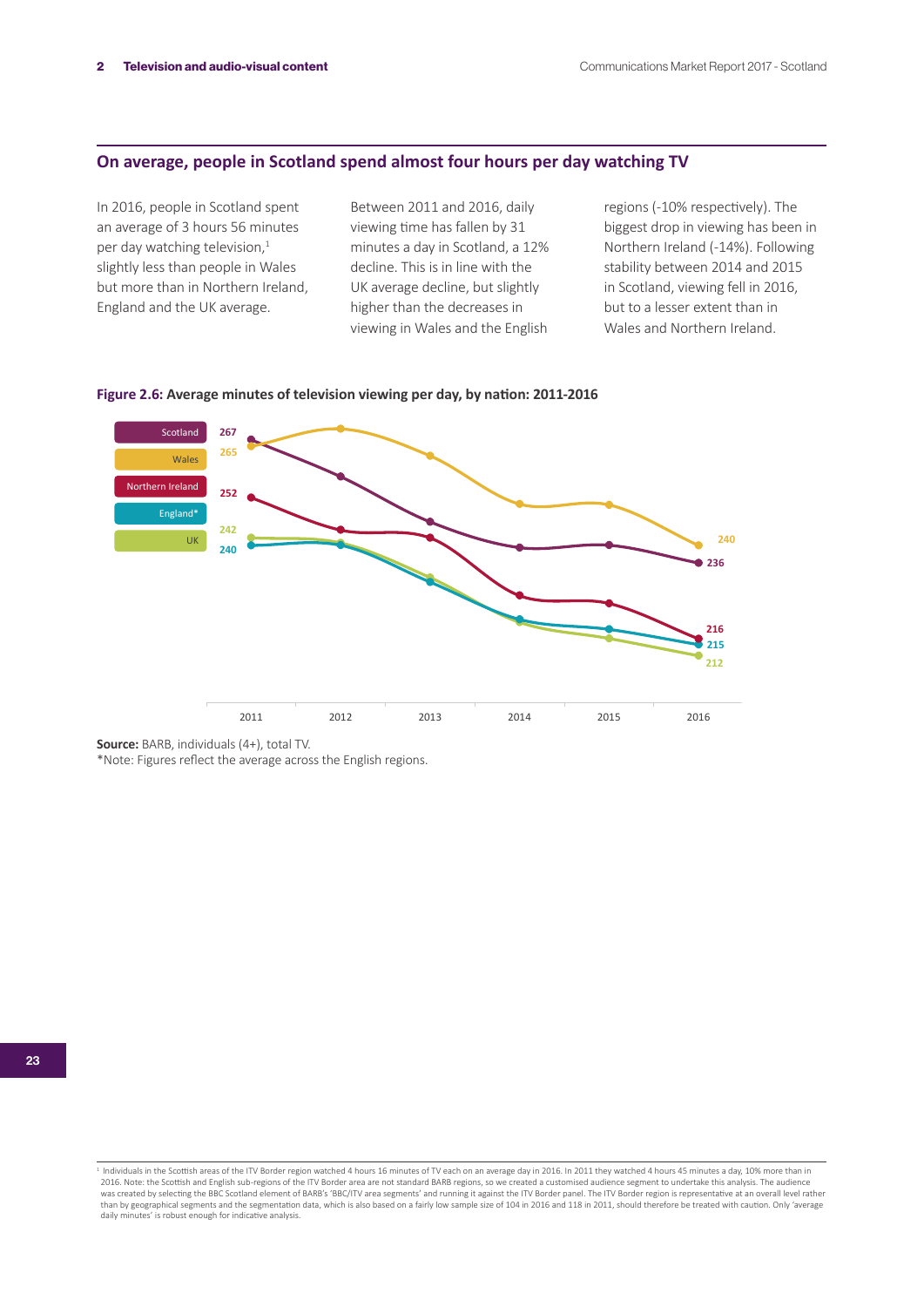## **More than half of all viewing in Scotland is to the main five PSB channels**

In 2016, the main five PSB channels accounted for a combined 52.2% share of the total TV audience in Scotland. While lower than in Wales, their share in Scotland was

higher than in both Northern Ireland and the UK average. The viewing shares of each of the main five PSB channels in Scotland is very similar to the UK as a whole, but BBC One

and Channel 5 had larger shares of viewing in Scotland when compared to the UK average. Of all the nations and regions, Channel 5's share of viewing was highest in Scotland.





**Source:** BARB, individuals (4+). HD channel variants are included but not +1s.

Note: Chart shows figures rounded to one decimal place. Numbers may not appear to sum up to total share of main five PSBs due to rounding.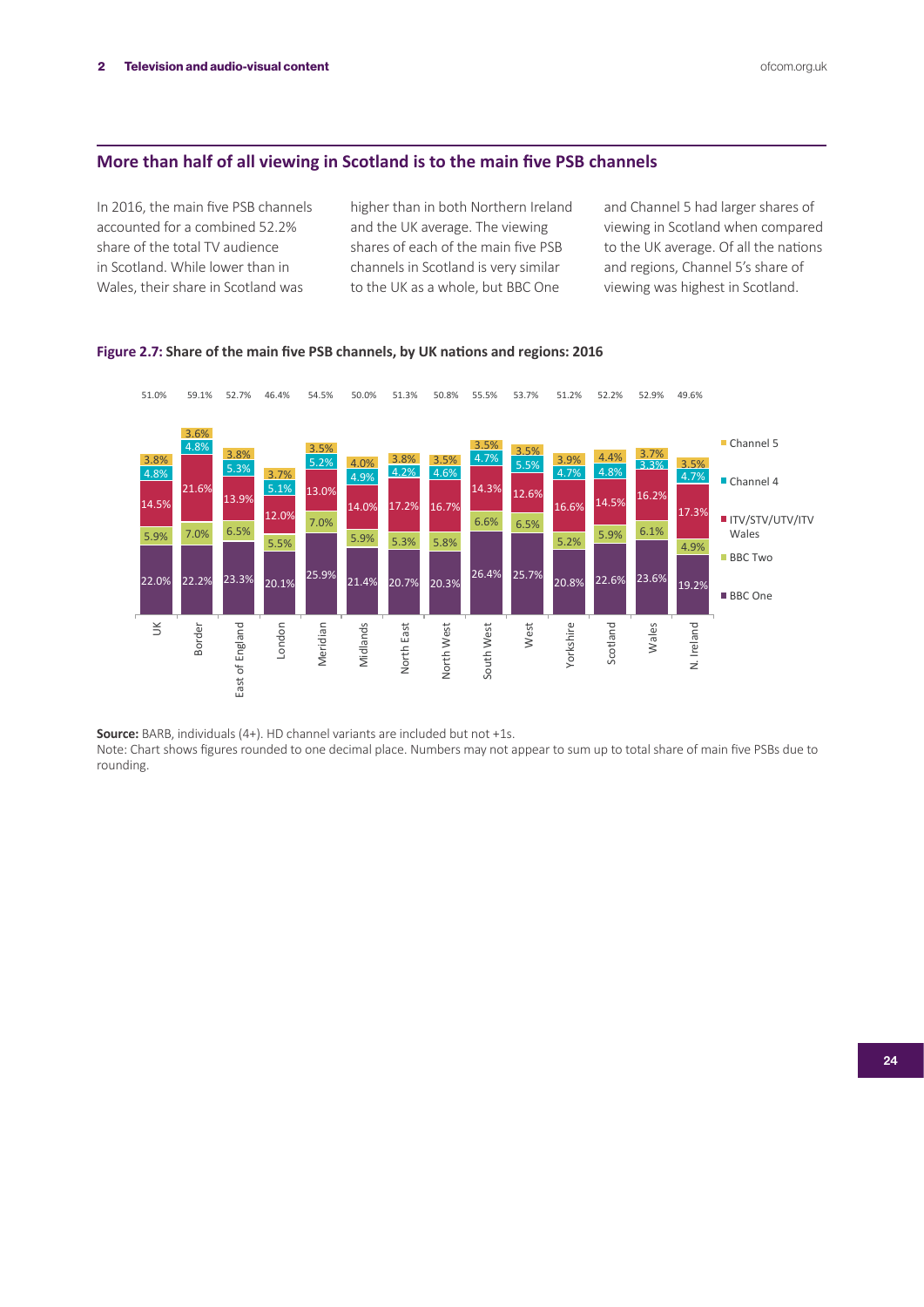## **The combined share of the main five PSB channels has decreased slightly in Scotland since 2011**

Between 2011 and 2016 there was a 0.6 percentage point (pp) reduction in the combined share of the main five PSB channels in Scotland.

This reduction represented the lowest decrease in any nation or region (excluding those which had an increase in share).

The majority of the UK nations and regions had declines in the combined share of the main five PSB channels between 2011 and 2016, with the exception of the Border region and Wales.



**Figure 2.8: Combined share of the main five PSB channels: 2011 and 2016**

**Source:** BARB, Individuals (4+). HD channel variants are included but not +1s.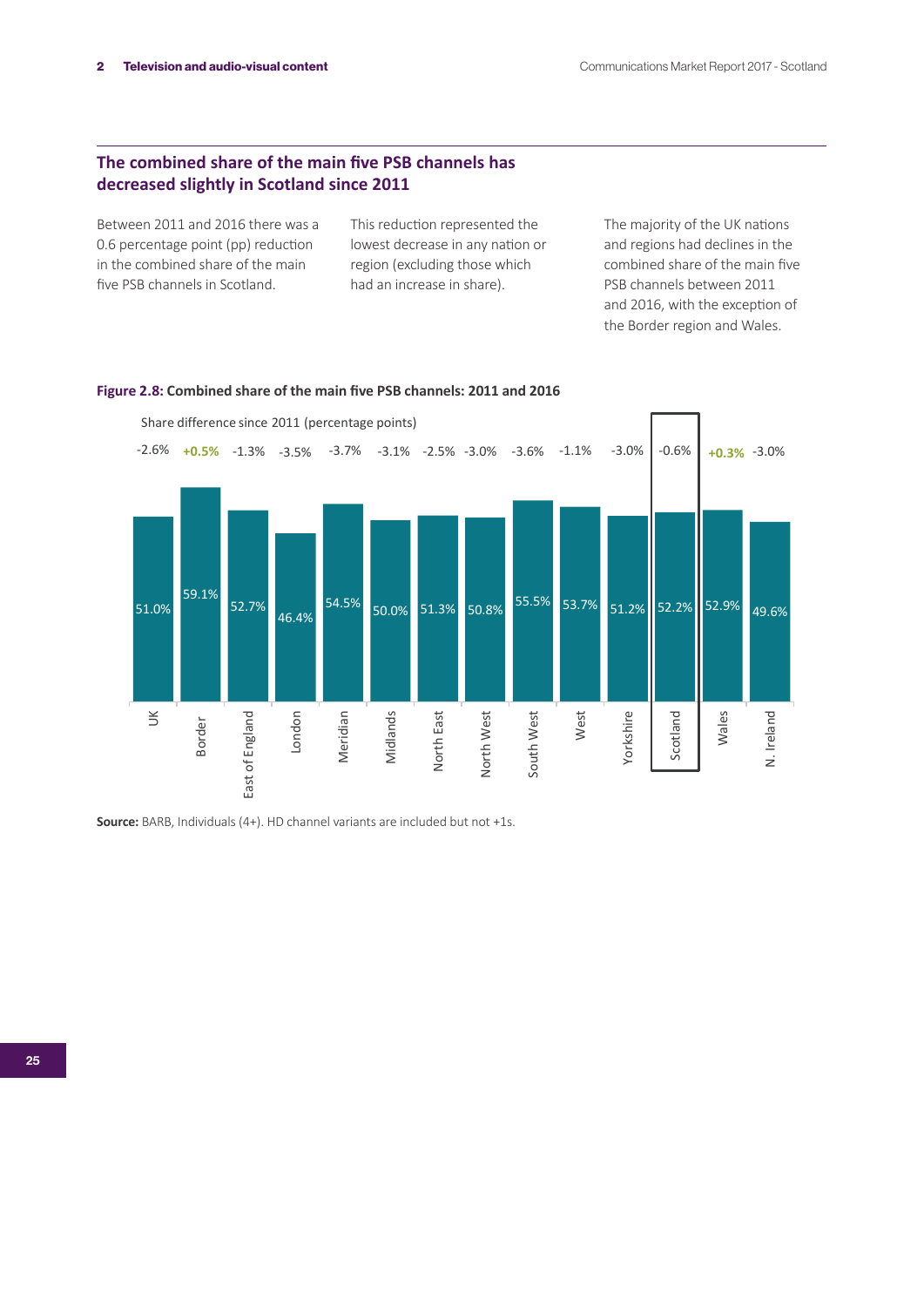## **The total share of the main five PSBs and their portfolio channels has fallen in Scotland**

While the main five PSB channels' share of viewing decreased by just 0.6pp, the PSB portfolio channels' share of viewing in Scotland fell further; by 1.9pp between

2011 and 2016. This resulted in a net share loss overall of 2.5pp, a smaller decline than the UK average, but higher than in both Wales and Northern Ireland.

However, this was a smaller change than in other ITV regions such as London, South West, North West and Meridian.



**Figure 2.9: Net change in the audience share of the main five PSB channels and their portfolio channels, all homes: 2011 and 2016**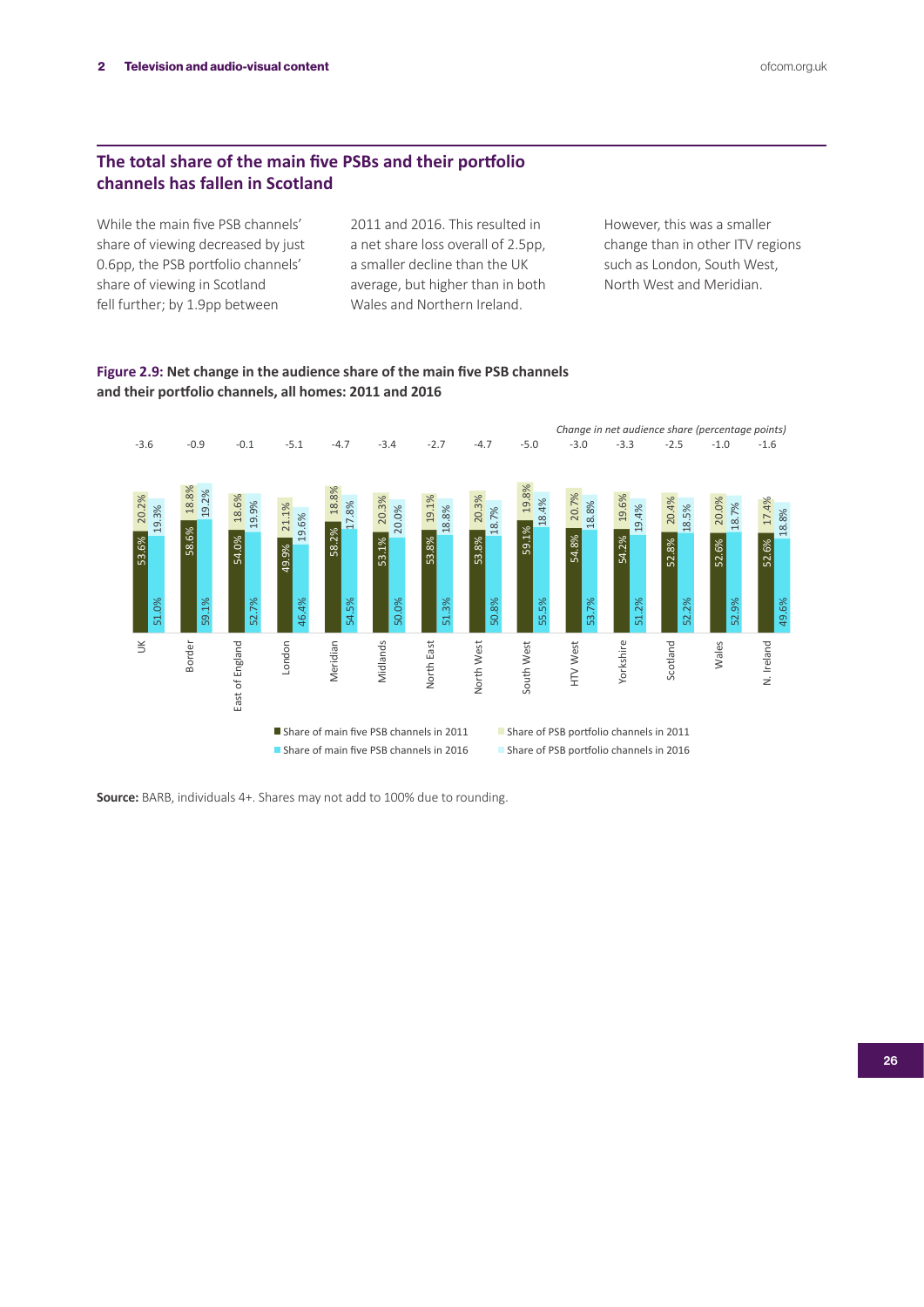## **Three of the top 20 programmes in Scotland in 2016 were shown** *only* **in Scotland**

*Still Game*, BBC One's comedy series filmed in Scotland, was the most popular TV programme in Scotland in 2016. It drew almost 1.8 million viewers, representing 38.6% of the population in Scotland and a 64.0% share of the total TV audience in the slot when it was shown.

Second to this was the Scottish football comedy *Only An Excuse* on BBC One, shown only in Scotland. Other non-network programmes were *Hogmanay Liv*e, the 8th most viewed programme overall, and the England vs. Scotland World Cup qualifiers (ranked 19th).

Sports programmes featured in seven of the top 20 mostwatched programmes, including the Wimbledon men's singles final and the UEFA European Championship matches. Almost all the top programmes were from BBC One, with two from STV: *Britain's Got Talent* and the England vs. Scotland World Cup qualifier.

#### **Figure 2.10: Top 20 programmes in Scotland, 2016**

| Programme                              | Channel        | Date       | Average 000s | TVR % | Share % |
|----------------------------------------|----------------|------------|--------------|-------|---------|
| Still Game                             | <b>BBC</b> One | 21/10/2016 | 1,798        | 38.6  | 64.0    |
| Only An Excuse?                        | <b>BBC</b> One | 31/12/2016 | 1,347        | 28.9  | 66.4    |
| Wimbledon 2016: Men's Singles Final    | <b>BBC</b> One | 10/07/2016 | 1,276        | 27.4  | 68.4    |
| The Great British Bake Off             | <b>BBC</b> One | 26/10/2016 | 1,162        | 25.0  | 48.0    |
| Mrs Brown's Boys Live                  | <b>BBC</b> One | 23/07/2016 | 1,120        | 24.1  | 58.3    |
| Sherlock                               | <b>BBC</b> One | 01/01/2016 | 1,105        | 23.9  | 43.4    |
| Euro 2016: Por V Fra                   | <b>BBC</b> One | 10/07/2016 | 1,094        | 23.5  | 50.8    |
| Hogmanay Live                          | <b>BBC</b> One | 31/12/2016 | 1,067        | 22.9  | 57.9    |
| Euro 2016: Post Match                  | <b>BBC</b> One | 01/07/2016 | 1,067        | 22.9  | 48.5    |
| Planet Earth II                        | <b>BBC</b> One | 13/11/2016 | 1,058        | 22.7  | 43.7    |
| <b>Strictly Come Dancing</b>           | <b>BBC</b> One | 03/12/2016 | 1,047        | 22.5  | 52.7    |
| Strictly Come Dancing: The Final       | <b>BBC</b> One | 17/12/2016 | 1,001        | 21.5  | 52.0    |
| Mrs Brown's Boys Christmas Special     | <b>BBC</b> One | 25/12/2016 | 974          | 20.9  | 46.4    |
| Euro 2016: Wal V Bel                   | <b>BBC</b> One | 01/07/2016 | 964          | 20.7  | 47.1    |
| Strictly Come Dancing: The Results     | <b>BBC</b> One | 04/12/2016 | 924          | 19.8  | 44.6    |
| Euro 2016: Ger V Fra                   | <b>BBC</b> One | 07/07/2016 | 908          | 19.5  | 45.0    |
| Mrs Brown's Boy                        | <b>BBC</b> One | 01/01/2016 | 894          | 19.3  | 45.6    |
| Britain's Got Talent                   | <b>STV</b>     | 16/04/2016 | 887          | 19.2  | 44.3    |
| England V Scotland World Cup Qualifier | <b>STV</b>     | 11/11/2016 | 886          | 19.0  | 38.5    |
| Euro 2016: Ger V Ita                   | <b>BBC</b> One | 02/07/2016 | 866          | 18.6  | 48.0    |

**Source:** BARB, individuals 4+, based on the single best performing episode of a programme title ranked on average audience 000s. Filtered on programmes with a minimum duration of 10 minutes. Channels include HD variants.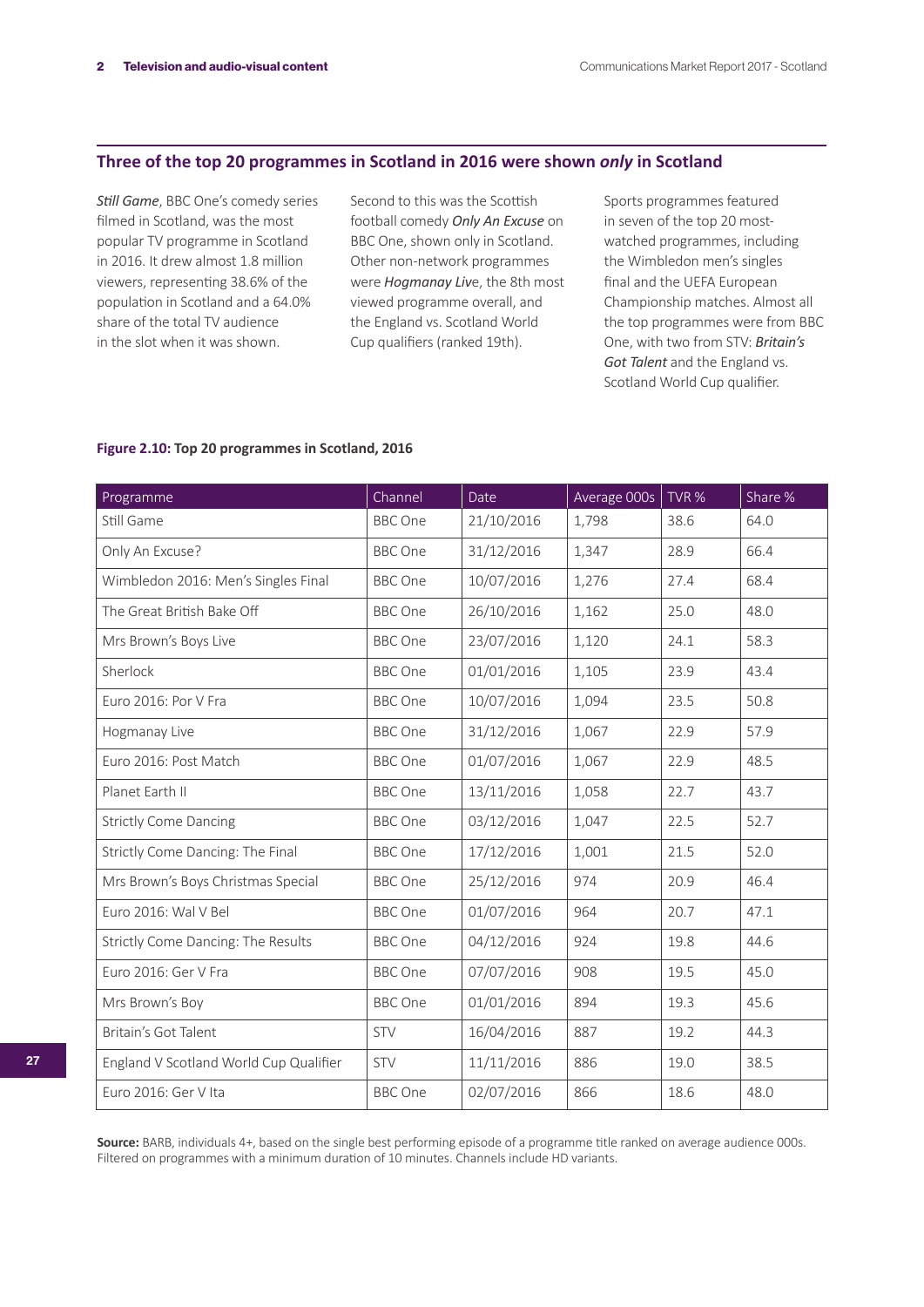#### **Regional news and HD channels**

#### **Channel 3/ITV**

ITV does not currently broadcast HD variants of its news programmes for all of its regions. This means that for some areas, an out-of-region HD version of regional news is shown on the ITV HD channel. London, Meridian, Wales, Central, Granada, STV<sup>1</sup> and UTV<sup>2</sup> currently offer the HD service across all platforms, while Anglia, Yorkshire and Tyne Tees offer it on some platforms only<sup>3</sup>. In the remaining areas, the local news shown on the HD channel is not the local news for that region (e.g in Border, the Granada news feed is shown). The chart below includes all viewing to any early evening news programming, even if it is not the relevant local one to the area.

#### **BBC One**

There are BBC One HD channels for Scotland, Wales and Northern Ireland which show local news in HD. At the moment BBC One HD in the English regions cannot show local news (a message prompts viewers to turn over to BBC One during the regional news slot). The chart below reflects viewing of the early evening news on BBC One HD where available.

## **BBC One's and STV's early evening local news bulletins attracted a greater share in Scotland than the UK average for the same weekday time slot**

*Reporting Scotland*, BBC One's early evening news bulletin, drew on average 30.7% of all TV viewers in Scotland between 6.30pm and 7.00pm in 2016. *STV News at Six*, STV's counterpart bulletin, attracted a lower share than BBC

One's *Reporting Scotland*, although at 25.6% it was still higher than the Channel 3 UK average share (19.6%) in the same time slot.

In the Border area, *ITV News Lookaround* and *ITV News Granada*  *Report* achieved a combined 45.9% share of TV viewing between 6pm to 6:30pm,<sup>4</sup> higher than the Channel 3 UK average share of in the same time slot.<sup>5</sup> It was more than double the BBC's counterpart bulletin, *Reporting Scotland*, at 6.30pm.



#### **Figure 2.11: BBC One and ITV/ STV/ UTV/ ITV Wales early evening news bulletin shares: 2016**

**Source:** BARB, individuals (4+). HD viewing included where applicable (see methodology box above). **Note:** Early evening ('local') news bulletin figures based on 'regional news' genre programmes, start time 17:55-18:35, 10mins+ duration, weekdays. UK figures based on share to respective early evening news bulletin time slots. BBC One's early evening news bulletin is transmitted between 18:30- 19:00 and ITV/STV/UTV/ITV Wales' is transmitted between 18:00-18:30.

<sup>4</sup> ITV News Lookaround is shown on ITV SD (achieving a 45.6% total TV audience share in 2016) and ITV News Lookaround and ITV News Granada Report are shown on the ITV HD variant (with a combined share of 0.2%).

<sup>5</sup> It is not possible to analyse granular programme-level viewing in the Scottish and English regions within the ITV Border licence area in a statistically robust way. Analysis has therefore been<br>included for the ITV Bord

<sup>1</sup> From 31 March 2016, the regional news for Glasgow is shown on STV HD.

<sup>2</sup> UTV HD was introduced in October 2016.

<sup>3</sup> On 31 March 2016 ITV launched these regions in HD on Sky and Freesat (Freeview and Virgin Media pending).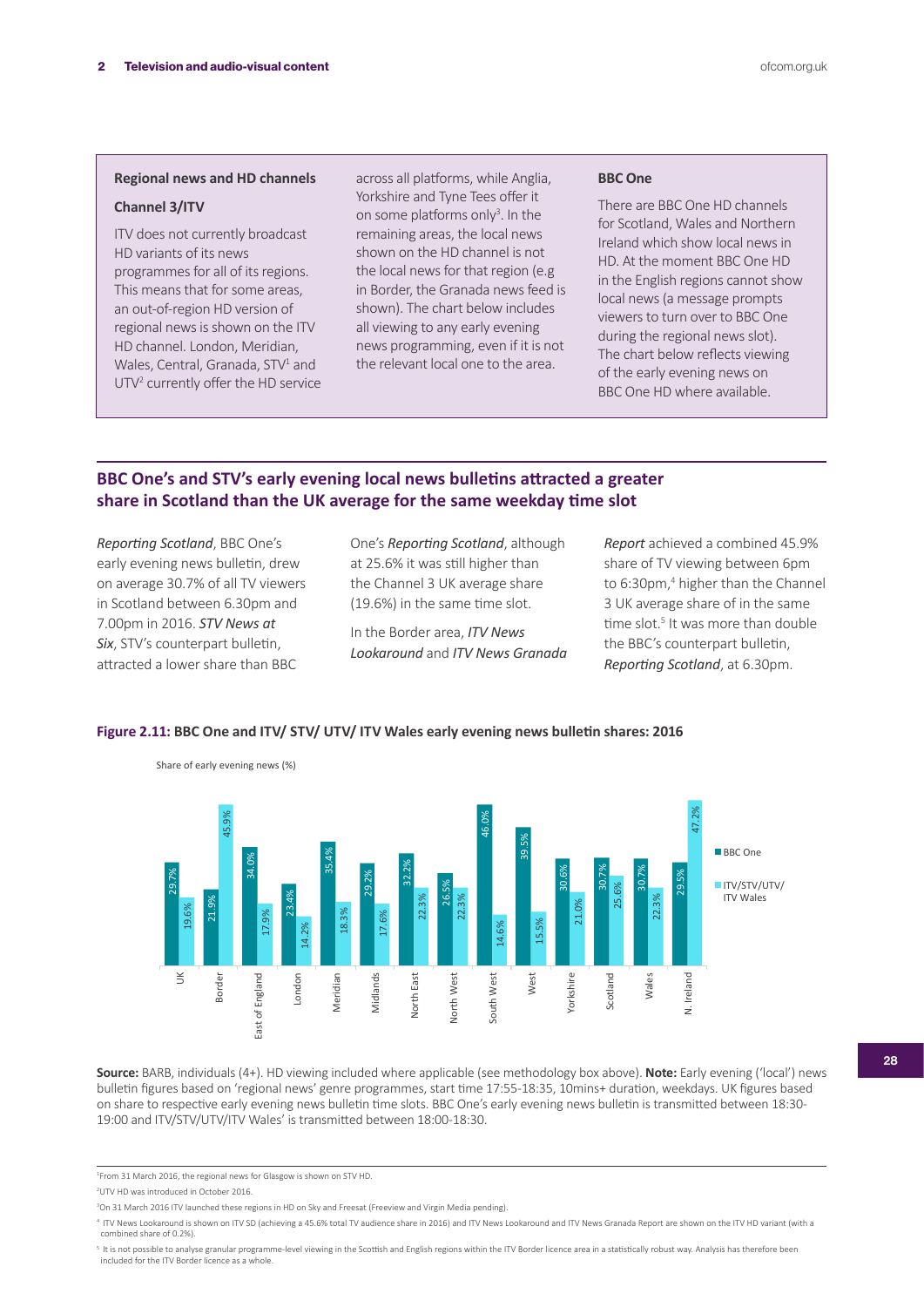## **TV is the main source of news for more than six in ten adults in Scotland**

In Scotland in 2017, more than six in ten (63%) adults aged 16 and over said that TV was their main source of UK and world news.

Websites or apps were cited by 17% as the main source, radio by 10% and print newspapers by 5%. Each of these are in line with the UK averages.

#### **Figure 2.12: Respondents' main media source for UK and world news, by nation: 2016**



**Source:** Ofcom Media Tracker 2016

**Base:** All (2,069); England (1,591); Scotland (179); Wales (144); Northern Ireland (155). Prompted, single code. Significance testing shows any difference in the main source of news between any nation and all adults in 2016.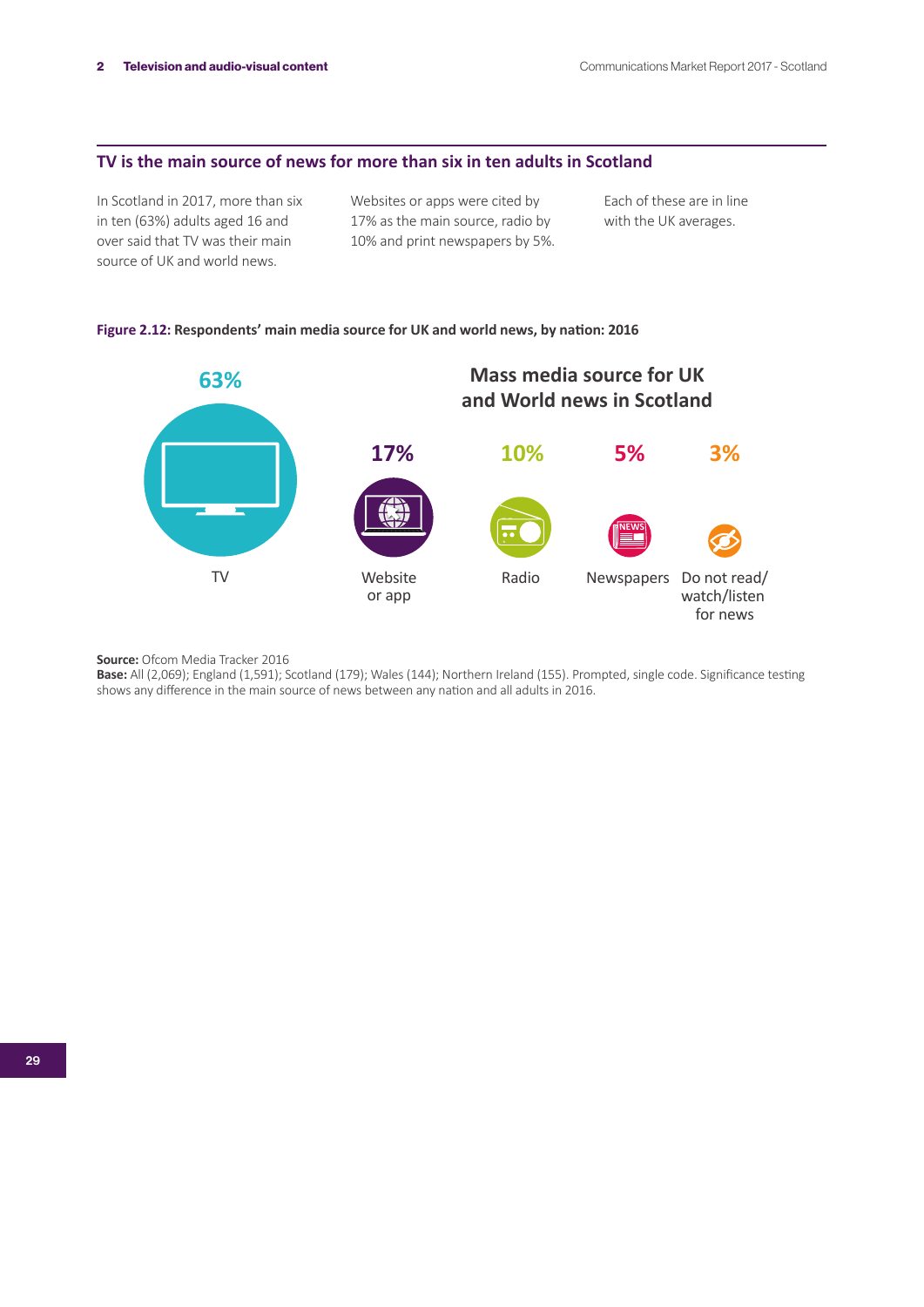The following section outlines spend and hours of programming

## 2.4 TV programming for viewers in Scotland

specifically for viewers in Scotland, Wales, Northern Ireland and the English regions, provided by the BBC and the holders of the Channel 3 licences across the UK – ITV, STV and UTV (which was purchased by ITV in February 2016). The figures exclude Gaelic and Welsh-language programming but include some spend on Irish-language programming by the BBC. For information on BBC Alba, see section 1.44.

In January 2014 there was a change in the licensing obligations for the ITV Border region, creating two subregions: ITV Border Scotland and ITV Border England. While the majority of broadcast content in these subregions is simulcast, ITV is required to transmit a weekly average of

86 minutes of local and Scotlandcentric content, other than news, to viewers in the ITV Border Scotland region. This includes the current affairs programme *Representing Border* and the magazine programme *Border Life*. From 2014 onwards, ITV Border content has been attributed to England, with the exception of content specifically for viewers in the Scottish Borders, which is attributed to Scotland. Before 2014, all ITV Border data was attributed to England.

Historical financial figures are adjusted for inflation using CPI, which was particularly high in the period from 2007 to 2013. Due to the commercially sensitive nature of the data, BBC and ITV/STV spend figures have been combined.

#### **Definitions**

#### **First-run originations**

Programmes commissioned by or for a licensed public service channel with a view to their first showing on television in the United Kingdom in the reference year.

#### **First-run acquisitions**

A ready-made programme bought by a broadcaster from another rights holder and broadcast for the first time in the UK during the reference year.

#### **Repeats**

All programmes not meeting one of the two definitions above.

#### **Spend on output**

Includes all costs incurred by the broadcaster associated with making or acquiring programmes. These include both direct and indirect production costs for in-house productions and licensing costs for commissioned and acquired programmes, and excludes costs related to marketing and distribution.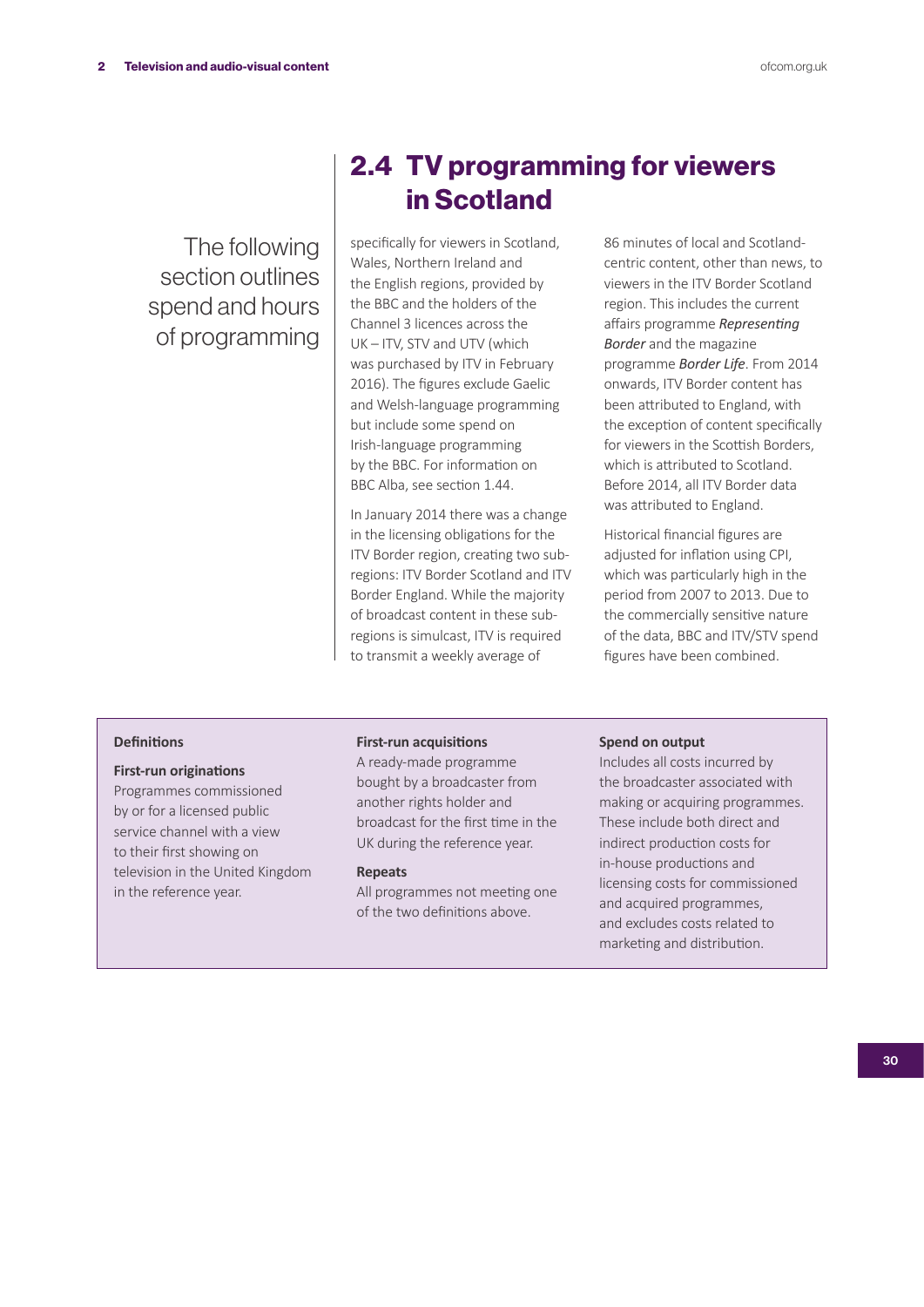## **BBC, STV and ITV Border Scotland's spend on first-run originated content for viewers in Scotland increased in real terms from 2015 to 2016**

In 2016, £276m was spent by the BBC and ITV/ STV/ UTV on producing first-run originated programmes specifically for viewers in Wales, Scotland, Northern Ireland and the English regions, up by £4m in real terms year on year.<sup>1</sup> However, since 2011, spend on first-run originated nations' and regions' output by the BBC and ITV/STV/UTV has fallen by £12m in real terms.

Spend in Scotland shows a similar trend. In real terms, the BBC, STV and ITV Border Scotland's 2016 spend on first-run originated programming for viewers in Scotland increased by £2m (3.2%) compared to 2015. However this was a fall of £1m (an average decline of 0.2% each year) compared to 2011 in real terms.<sup>2</sup>

2016 levels of spend were at its highest level since 2011 in Scotland, with the exception of 2014 where high-profile events such as the Commonwealth Games in Glasgow and the referendum on Scottish Independence were covered widely across the BBC and STV.



#### **Figure 2.13: Spend on first-run originated nations' and regions' output by the BBC/ ITV/ STV/ UTV**

**Source:** Broadcasters. All figures are adjusted for inflation (2016 prices). **Note:** Spend data for first-run originations only. BBC includes BBC One and BBC Two channels. Excludes spend on BBC Alba and S4C output but includes some spend on Irish-language programming by the BBC. Since 2014, spend on content by ITV Border specifically for viewers in Scotland has been assigned to Scotland with the rest of ITV Border spend attributed to England. These figures do not include spend on network content.

In Northern Ireland, the increase in spending could be explained in part by ITV's takeover of UTV in 2016. Prior to the takeover, UTV did not charge staff costs to their news programmes, allocating direct costs only. From 2016, ITV have allocated relevant staff costs to UTV news programming, consistent with their approach across the rest of the ITV network <sup>2</sup> ITV Border spend was not included under Scotland in the 2011 figure.

<sup>31</sup>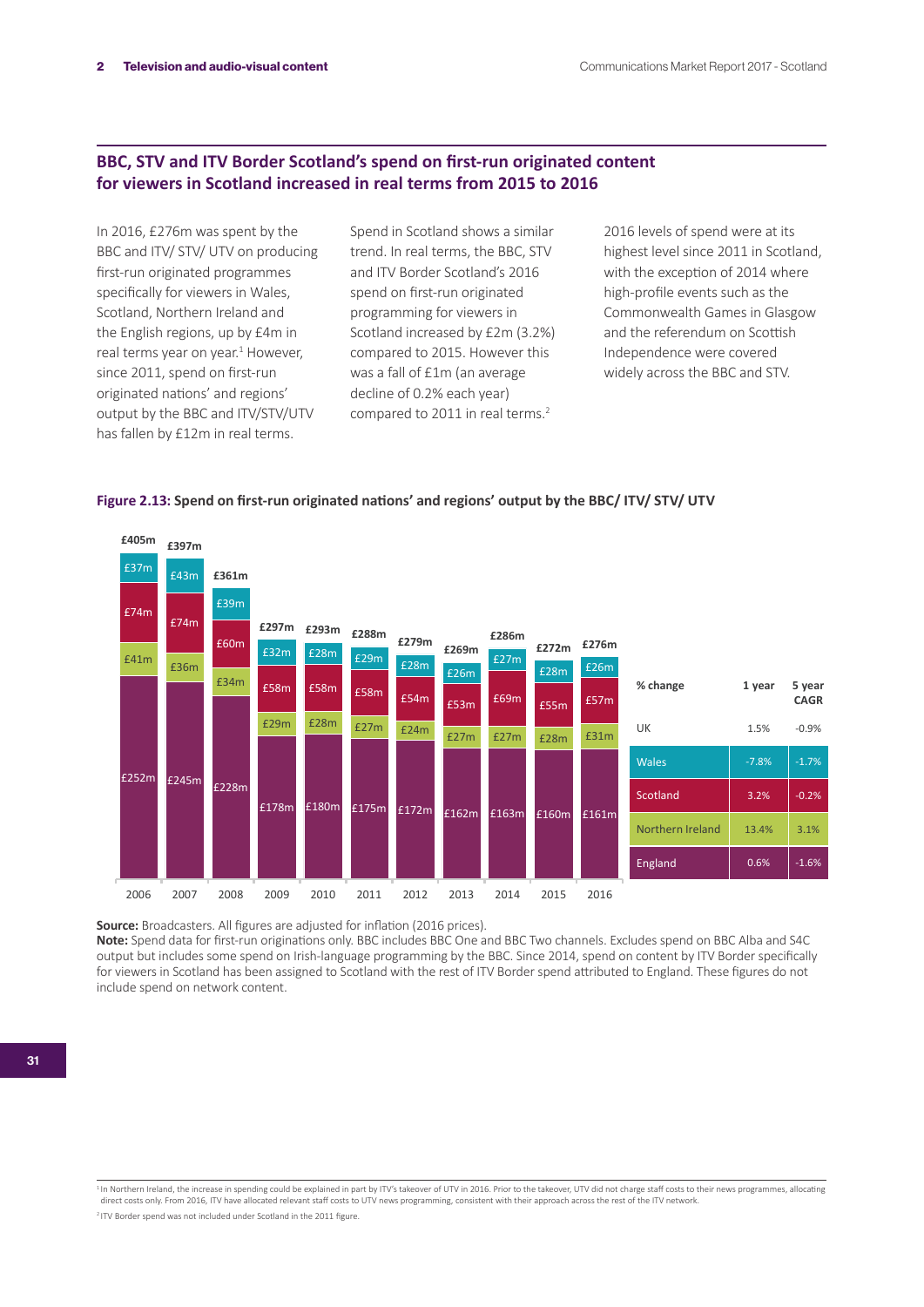## **The BBC, STV and ITV spent £58m on English-language programming for viewers in Scotland in 2016**

Including acquisitions and repeats, the BBC, STV and ITV Border Scotland spent £58m on English-language programming for viewers in Scotland in 2016.

Spend on non-news/ non-current affairs accounted for more than half of the total, while current affairs had the smallest share of spend at 11% of the total.

In addition to this, there was content spend of £16.4m for programming on BBC Alba in 2016 which is discussed in further detail in section 1.4.



#### **Figure 2.14: Total spend by the BBC/ ITV/ STV/ UTV on nations'/ regions' output: 2016**

**Source:** Broadcasters.

**Note:** BBC includes BBC One and BBC Two channels. Excludes spend on BBC Alba and S4C output, but includes some spend on Irishlanguage programming by the BBC. These figures do not include spend on network content. Scotland figures include programming for viewers of ITV Border in Scotland: 76 hours of current affairs in 2016.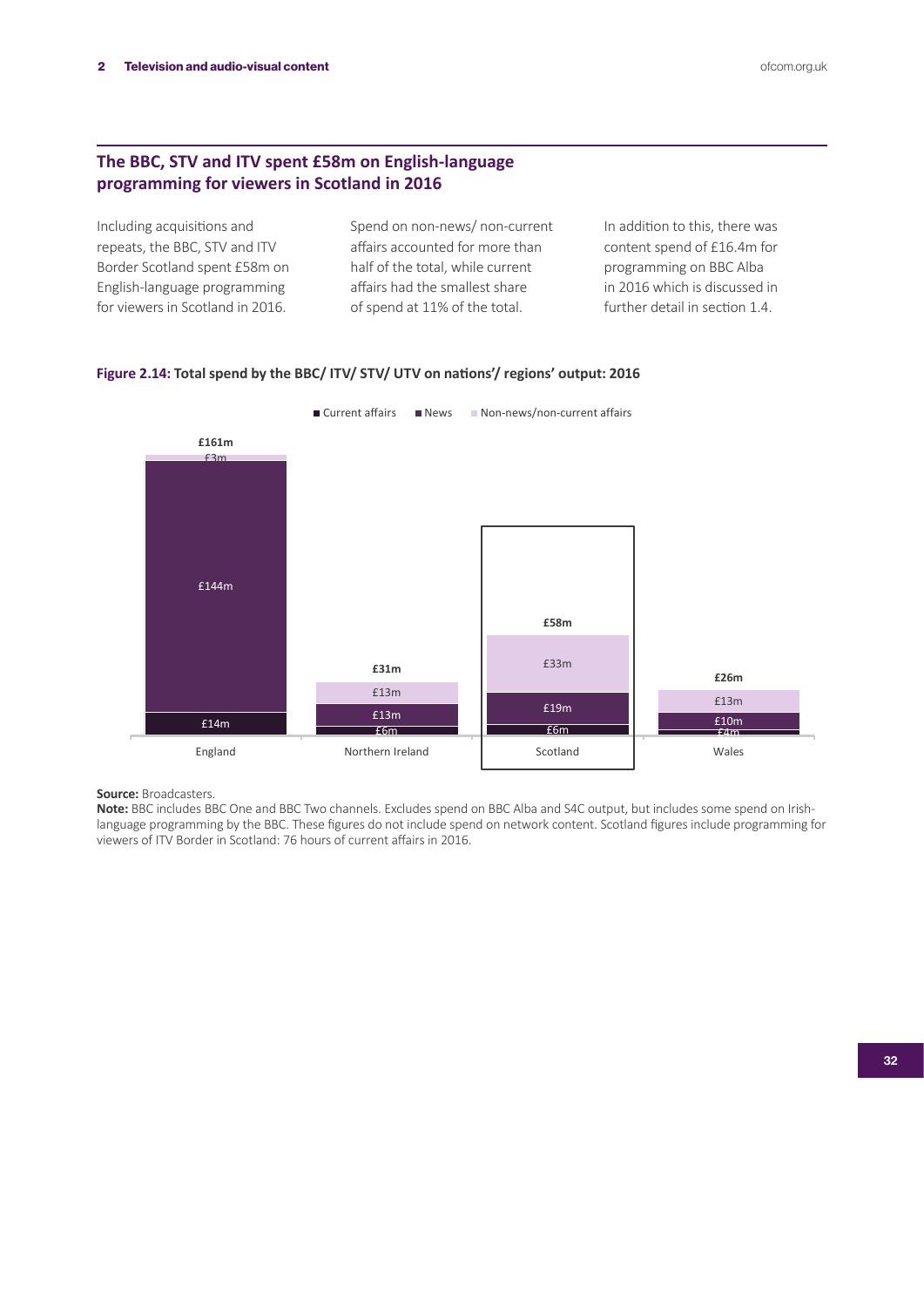### **This spending has increased since last year, but fallen since 2011**

Including acquisitions and repeats, the BBC, STV and ITV Border Scotland's spend on nations' and regions' output was 4% higher in real terms in 2016 than in 2015. However, between 2011 and 2016, spend in real terms fell by an average of 1% each year. Spend on non-news/ non-current affairs increased by 5% between 2015 and 2016, but has decreased by an average of 2% each year since 2011.

Total BBC, STV and ITV Border Scotland spend on current affairs programming for viewers in Scotland decreased by 16% in real terms year on year in 2016. This could be attributed to the BBC reducing the number of hours of the *Scotland 2016* programme through the year, as it went from being broadcast four nights a week to three by the end of the year.

However, the same genre has had an average 2% real terms increase in spend each year since 2011.

In 2016, spend on news has increased by 9% in real terms year on year, and by an average of 3% in real terms each year since 2011. A factor behind this may be increasing coverage of of Scottish politics, such as the 2016 Scottish Parliamentary election.

|                                  | <b>UK</b> |                    | <b>England</b> |                    | N. Ireland |                    | <b>Scotland</b> |                    | <b>Wales</b> |                    |
|----------------------------------|-----------|--------------------|----------------|--------------------|------------|--------------------|-----------------|--------------------|--------------|--------------------|
|                                  | 1yr       | 5yr<br><b>CAGR</b> | 1yr            | 5yr<br><b>CAGR</b> | 1yr        | 5yr<br><b>CAGR</b> | 1yr             | 5yr<br><b>CAGR</b> | 1yr          | 5yr<br><b>CAGR</b> |
| Current affairs                  | 9%        | 2%                 | 20%            | $-2\%$             | 22%        | 19%                | $-16%$          | 2%                 | 11%          | 5%                 |
| <b>News</b>                      | 1%        | $-1\%$             | $-2%$          | $-2\%$             | 16%        | 5%                 | 9%              | 3%                 | 2%           | $-2%$              |
| Non-news/non-<br>current affairs | 1%        | $-2%$              | 36%            | 3%                 | 7%         | $-2\%$             | 5%              | $-2%$              | $-18%$       | $-3%$              |
| Total spend in 2016              |           | £277m              |                | £161m              |            | £31m               |                 | £58m               |              | £26m               |

#### **Figure 2.15: Change in total spend on nations' and regions' output, by genre and nation: 2011-2016**

|                 | <b>UK</b> |                    | <b>England</b> |                    | N. Ireland |                    | <b>Scotland</b> |                    | <b>Wales</b> |                    |
|-----------------|-----------|--------------------|----------------|--------------------|------------|--------------------|-----------------|--------------------|--------------|--------------------|
|                 | 1yr       | 5yr<br><b>CAGR</b> | 1yr            | 5yr<br><b>CAGR</b> | 1yr        | 5yr<br><b>CAGR</b> | 1yr             | 5yr<br><b>CAGR</b> | 1yr          | 5yr<br><b>CAGR</b> |
| Change in spend | 2%        | $-1%$              | 1%             | $-2%$              | 13%        | 3%                 | 4%              | $-1%$              | $-8%$        | $-2%$              |

**Source:** Broadcasters. All figures are adjusted for inflation.

**Note:** BBC includes BBC One and BBC Two channels. Excludes spend on BBC Alba and S4C output but includes some spend on Irish-language programming by the BBC. These figures do not include spend on network content. Spend on programming for the ITV Border region is divided between England and Scotland from 2014 onwards and attributed to England only prior to 2014.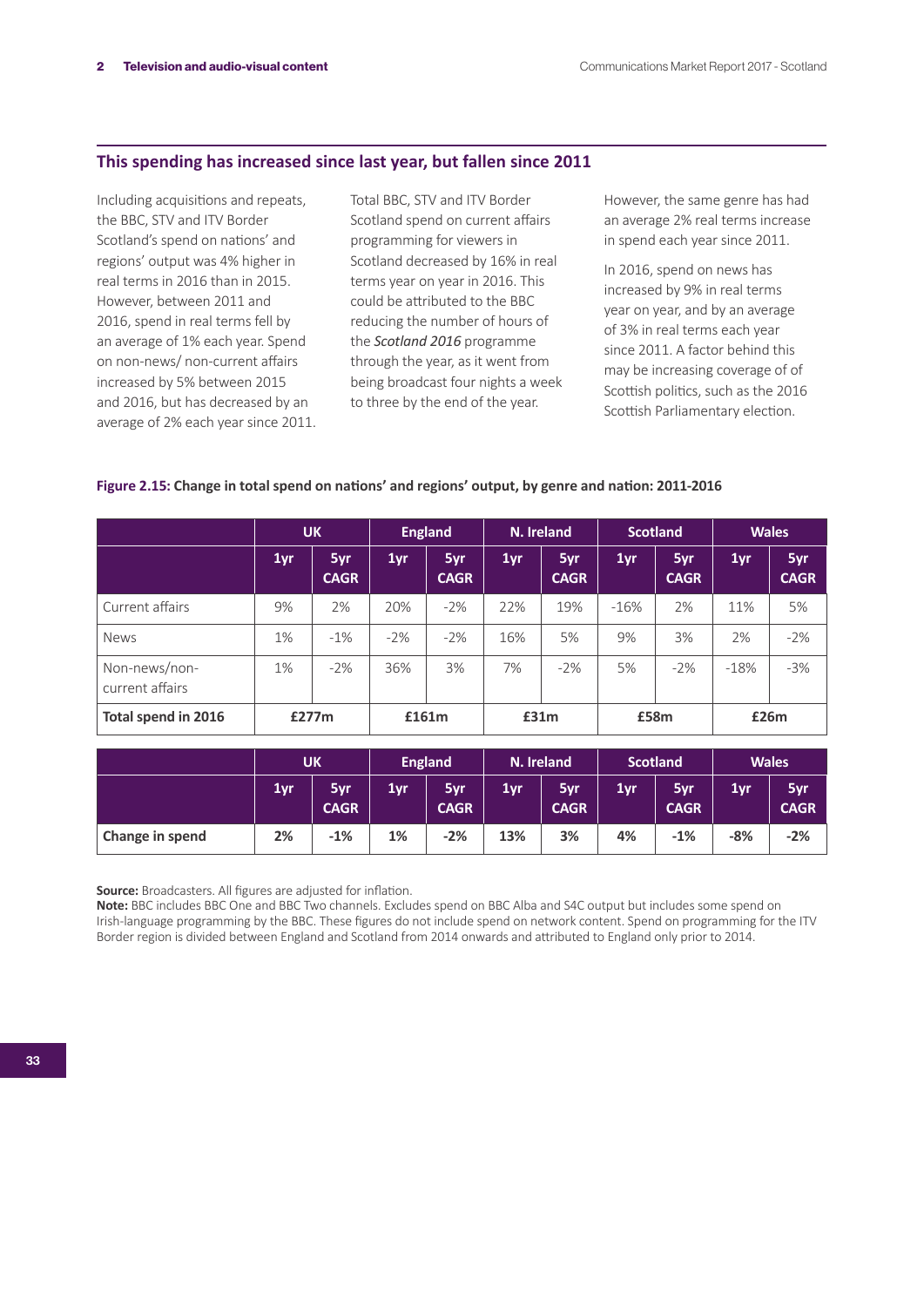## **Total first-run originated hours on the BBC, STV and ITV Border for viewers in Scotland have fallen in recent years**

Between 2015 and 2016, Scotland had the highest proportional decrease in hours of first-run original content, falling by 21% (486 hours). This compares to a 2% fall in Wales, and increases in England and Northern Ireland of 2% and 6% respectively. Since 2011, there has been a 36% fall in the number of first-run originated hours for viewers in Scotland on the BBC, STV and ITV Border.

A large proportion of this fall was in the channel 3 licence holder's non-news/non-current affairs programming, which went from 1,636 hours in 2011, and 906 hours in 2015, to 430 hours in 2016. This fall can be attributed to the cancellation of *The Nightshift* on STV, which ran sub-regional editions for up to seven days of the week in 2011, but ran for only seven months in 2015 and not at all in 2016.

For comparative purposes, this chart does not include first-run originated BBC Alba programming hours funded by the BBC, or BBC hours provided to S4C. There is a more detailed breakdown of BBC Alba programming in 0 and 1.19.

### **Figure 2.16: Hours of first-run originated nations'/ regions' output, by genre and broadcaster: 2016**



#### **Source:** Broadcasters.

**Note:** Hours data for first-run originations only. BBC includes BBC One and BBC Two channels. Excludes hours for BBC Alba and S4C output but includes some hours of Irish-language programming by the BBC. These figures do not include hours of network content. Scotland figures include programming for viewers of ITV Border in Scotland. This was 76 hours of current affairs in 2016.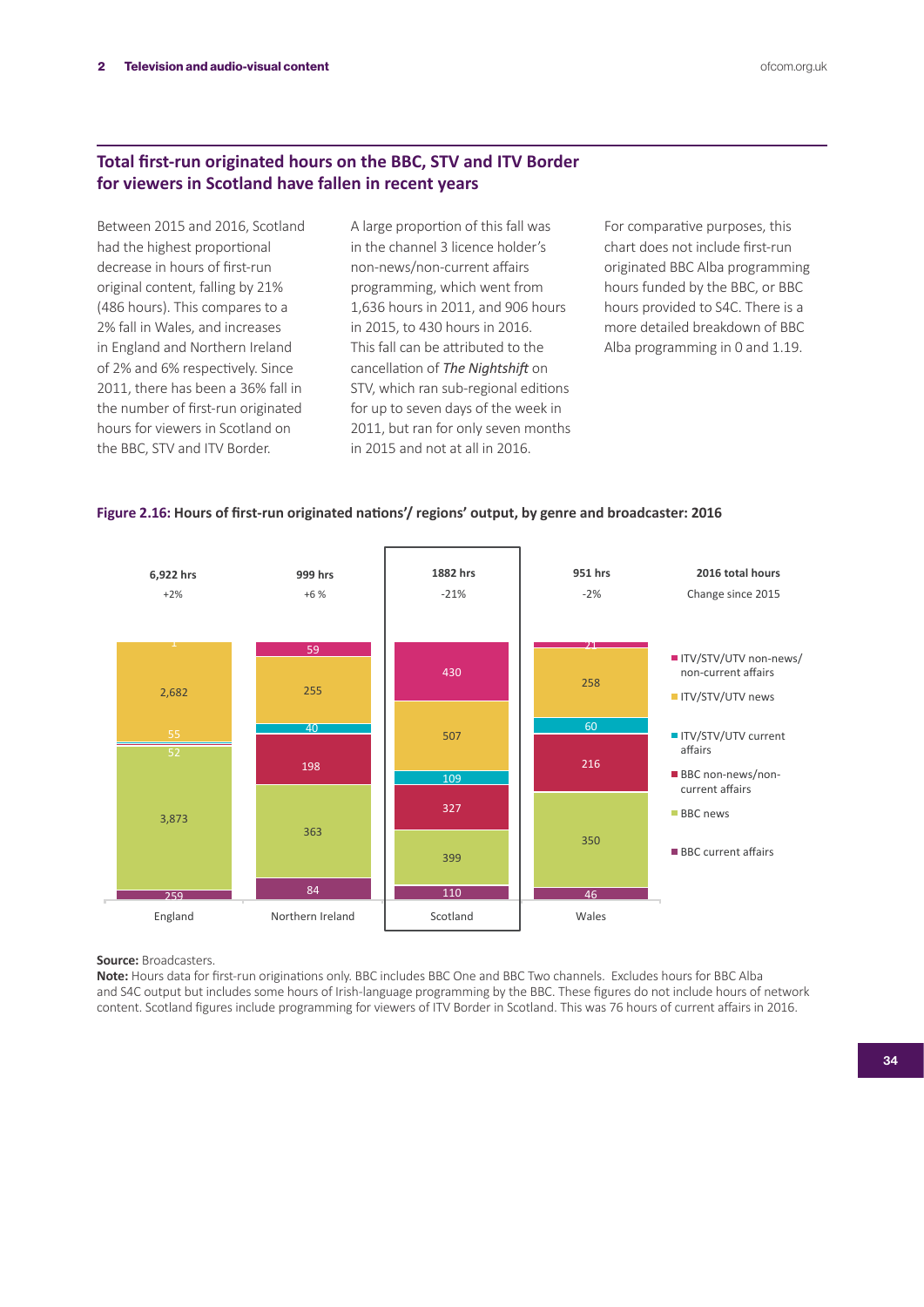## **The cost per hour of first-run programming for viewers in Scotland has risen over the past five years**

When measured in real terms, the cost per hour of first-run BBC and STV/ITV Border programming for viewers in Scotland increased steeply between 2011 and 2016, rising from £20k to £30k per hour. This represents an average increase of 9.2% each

year in real terms, much higher than the UK average of 0.7%.

This may be because in 2011 there were an exceptionally high number of hours of firstrun programming for viewers in Scotland, particularly in non-news/ non-current affairs, which by 2016 had fallen dramatically. As discussed above, the cancellation of *The Nightshift* had a notable impact on the number of hours broadcast in 2016, but this was not accompanied by a comparable fall in spend.



#### **Figure 2.17: Cost per hour of first-run nations' and regions' output, by nation: 2011-2016**

**Source:** Broadcasters. All figures have been adjusted for inflation (2016 prices).

**Note:** BBC includes BBC One and BBC Two channels. Excludes spend on BBC Alba and S4C output but includes some spend on Irishlanguage programming by the BBC. These figures do not include spend on network content. Scotland figures include programming for viewers of ITV Border in Scotland: 76 hours of current affairs in 2016.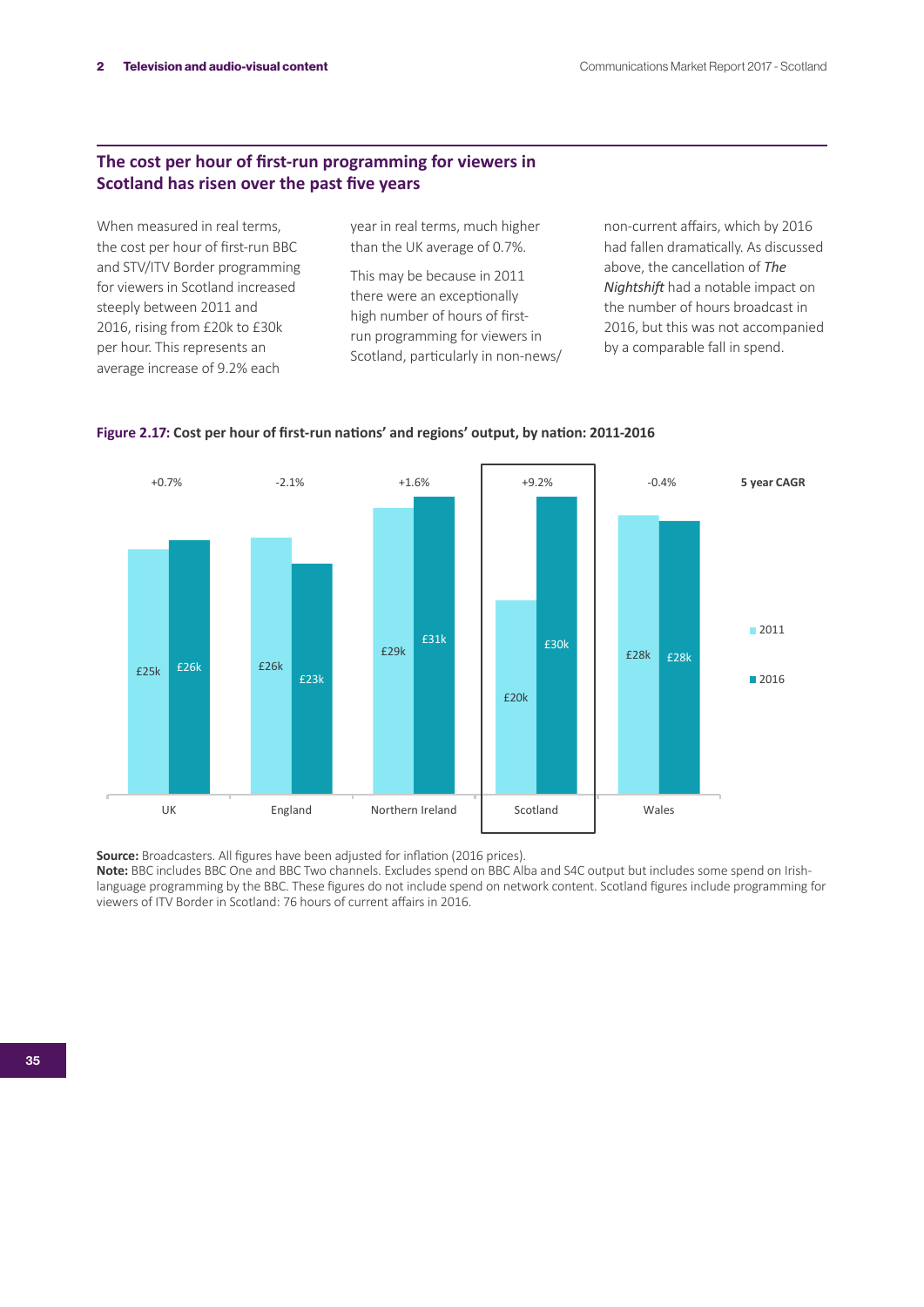## 2.5 Gaelic-language programming

## **BBC Alba**

BBC Alba is the Gaelic-language service backed by the BBC and MG Alba, which launched in September 2008.

£16.4m was spent on total programming output for BBC Alba in 2016. Since 2015, spending on non-news/ non-current affairs programming has increased by 21% in real terms, while spending on current affairs almost doubled, rising by 91%. Spending on news was broadly similar, with a small annual decrease of 0.5%.

BBC Alba spend overall increased by 19% in real terms.

In 2016 BBC Alba broadcast 2,683 hours in total, 46 hours more than in 2015. Of this, the vast majority was non-news/ non-current affairs programming, including two series of the drama *Bannan*.

#### **Figure 2.18: BBC Alba total spend: 2008-2016**



**Source:** BBC. All figures have been adjusted for inflation (2016 prices).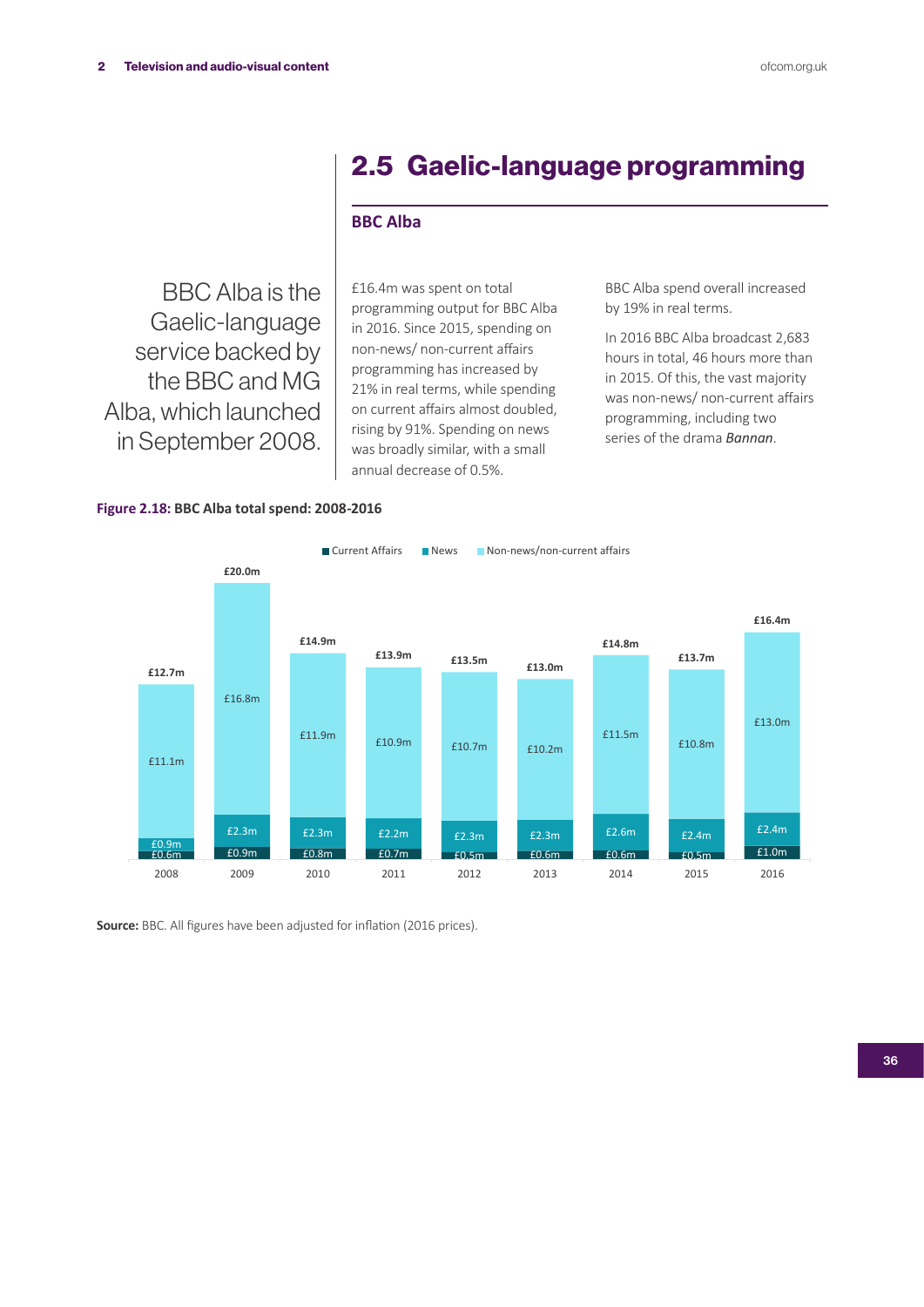

 $\blacksquare$  Current Affairs  $\blacksquare$  News  $\blacksquare$  Non-news/non-current affairs

#### **Figure 2.19: BBC Alba total hours: 2008-2016**

**Source:** BBC

## 2.6 Network television productions made in Scotland

Figure 2.20 and Figure 2.21 below illustrate the proportion of UK PSB network programmes (excluding news) that have been produced in the nations and regions over the last five years, by expenditure and volume respectively.

In 2016, 6% of PSB network broadcast spend on original firstrun productions was attributed to Scotland, up from 4% in 2015. This accounted for 9% of all nonnews first-run UK-originated hours, up from 7% in 2015.

As in previous years, the majority of such spend was in London, where 57% of spend on new, non-news content returned 49% of all network hours.